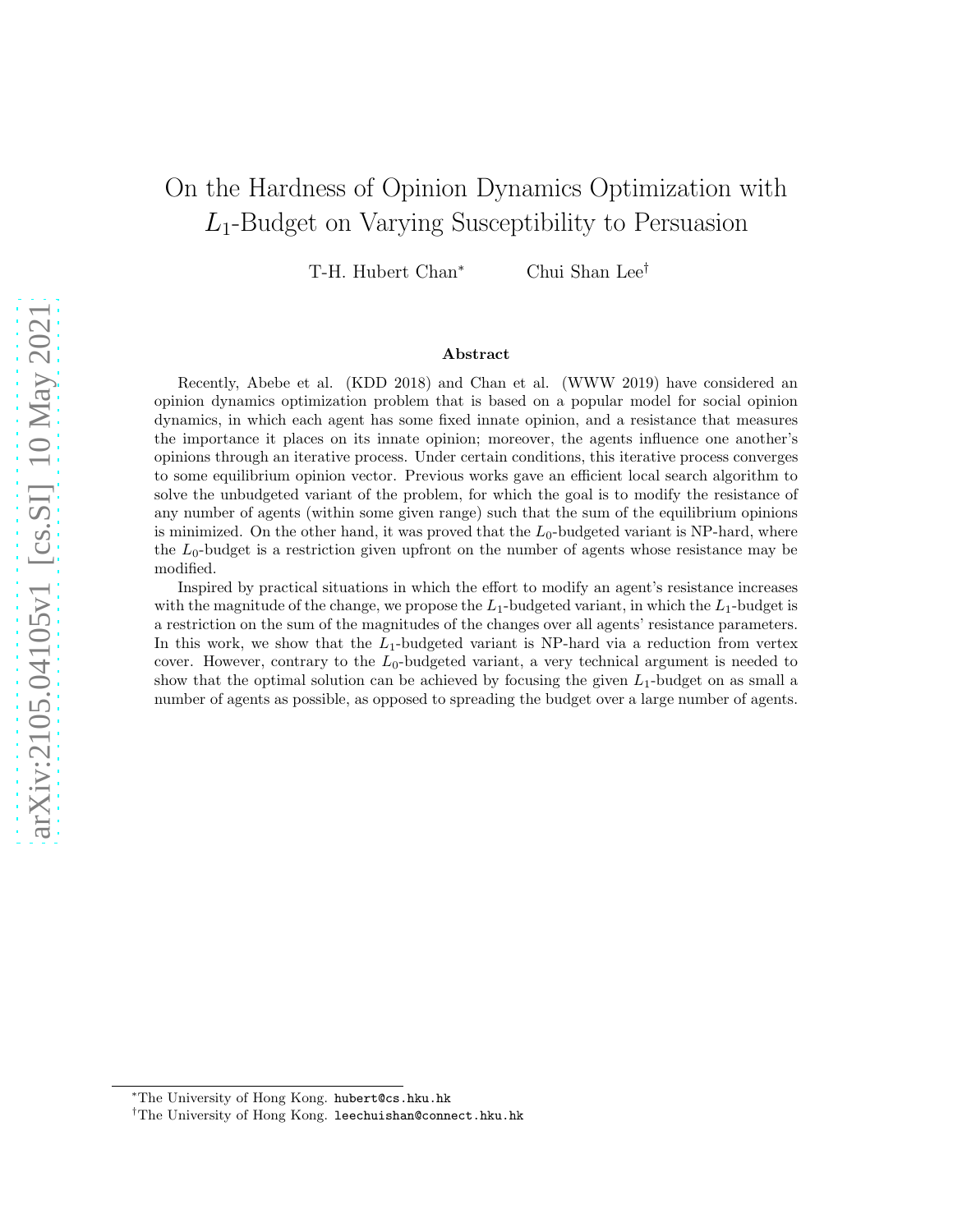### 1 Introduction

The process of social influence is a significant basis for opinion formation, decision making and the shaping of an individual's identity. It drives many social phenomenon ranging from the emergence of trends, diffusion of rumor, and the shaping of public views about social issues. An opinion formation model was introduced by the works of DeGroot [\[DeG74\]](#page-15-0) and Friedkin and Johnsen [\[FJ99\]](#page-15-1), which considered how agents' influence one another's opinions in discrete time steps. In this model, each agent *i* has some *innate opinion*  $s_i$  in  $[0, 1]$ , which reflects the intrinsic position of the agent on a certain topic. The expressed opinion of an agent is updated in each iteration according to the weighted average of other agents' opinions (according to the *interaction matrix*) and its innate opinion. The weight that an agent assigns to its own innate opinion is captured by a resistance parameter  $\alpha_i \in [0, 1]$ , where a higher value for the resistance parameter means that the agent is less susceptible to persuasion by the opinions of other agents. Under very mild conditions, the expressed opinions of the agents converge to an equilibrium, which is a function of the innate opinions, the interaction matrix between the agents and the agents' resistance parameters.

Recent works by Abebe et al. [\[AKPT18\]](#page-15-2) and Chan et al. [CLS19] have considered the opinion dynamics optimization problem, in which the innate opinions and the interaction matrix between agents are given as the input, and the goal is to minimize the average equilibrium opinion by varying the agents' resistance parameter. As mentioned in their works, the motivation of the problem has been inspired by empirical works in development and social psychology that studied people's susceptibility to persuasion, and more references to related work and applications are given in [\[AKPT18,](#page-15-2) CLS19].

Restrictions on how the agents' resistance parameters may be modified lead to different variants of the problem with different hardness. At the trivial end of the spectrum, if one can choose any  $\alpha_i \in [0, 1]$  for every agent i, then the trivial solution to minimize the average equilibrium is to set  $\alpha_i = 1$  for the agent with the minimum innate opinion and set the resistance of all other agents to 0, provided that the interaction matrix among the agents is *irreducible*, in the sense that every agent has some direct or indirect influence over every other agent. If the resistance of each agent i must be chosen from some restricted interval  $[l_i, u_i] \subseteq [0, 1]$ , then an efficient local search method is given in [CLS19] such that the minimum average equilibrium can be achieved by setting each agent's resistance parameter to either its lower  $l_i$  or upper  $u_i$  bound. In addition to the restriction intervals, the problem gets harder if one places further restrictions on the number of agents whose resistance parameters may be modified. The  $L_0$ -budgeted variant has some initial resistance vector  $\hat{\alpha}$  for all agents and some budget k, and the algorithm is allowed to change the resistance parameters of at most k agents. Indeed, it is shown in  $[AKPT18]$  that the  $L_0$ -budgeted variant is NP-hard via a reduction from the vertex cover problem.

Intuitively, in the reduction construction for proving the NP-hardness of the  $L_0$ -budgeted variant, the set of agents whose resistance parameters are modified corresponds to a set of vertices to be considered as a candidate as a vertex cover in some graph. Hence, it seems that the binary nature of the choice for each agent contributes to the hardness of the problem. A natural question is whether the problem becomes easier if one is allowed to make "fractional" decision for each agent. From a practical point of view, the  $L_0$ -budget uses the implicit assumption that modifying the resistance parameter of an agent a little takes the same effort as modifying it by a lot. However, it is reasonable to assume that the effort it takes to modify an agent's resistance should be proportional to the magnitude of the change.

With such motivations in mind, we propose the  $L_1$ -budgeted variant in this work. Similar to the L<sub>0</sub>-budgeted variant in which an initial resistance vector  $\hat{\alpha}$  and a budget k is given, the goal is to minimize the average equilibrium opinion by choosing a vector  $\alpha$  (satisfying any restriction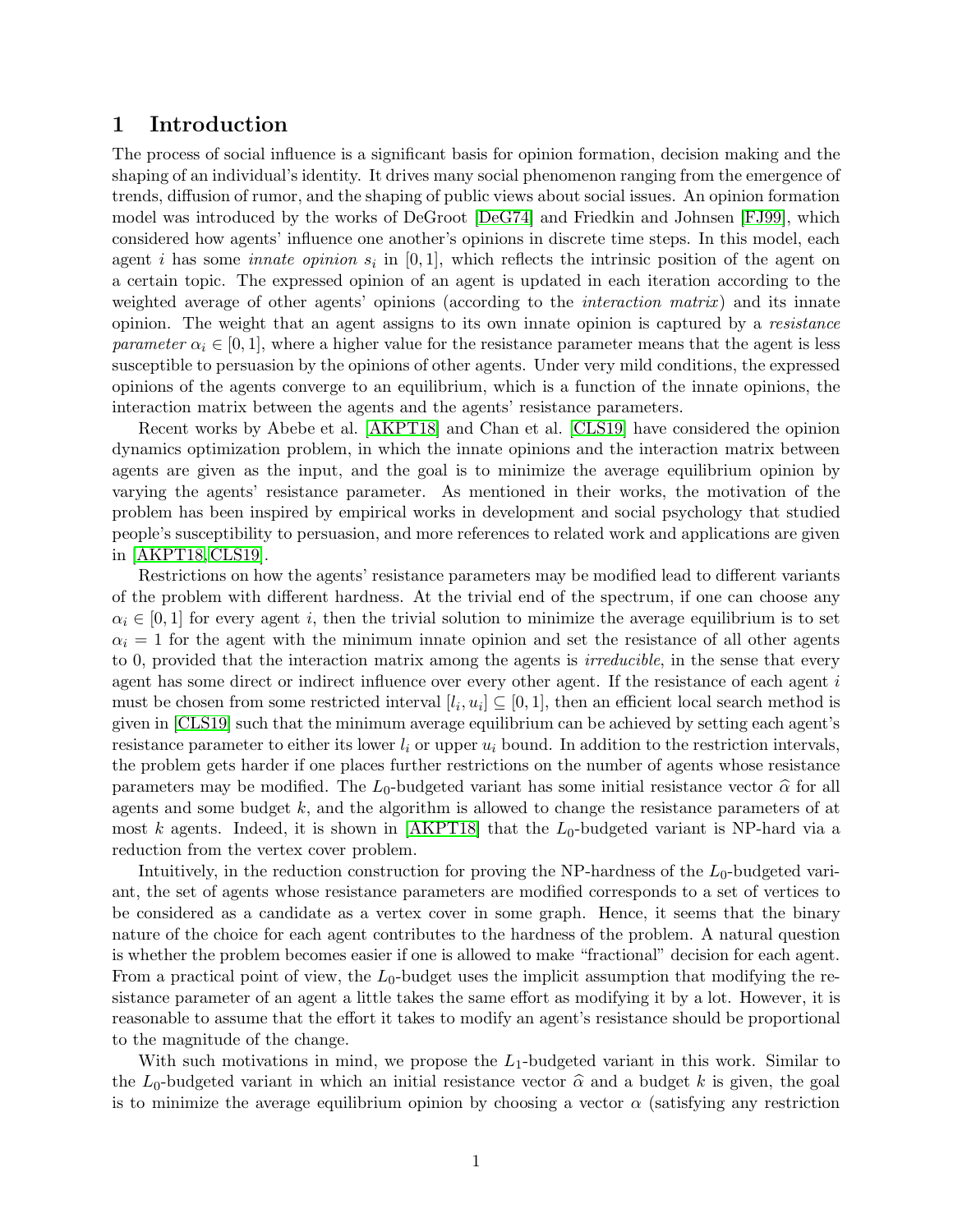interval placed on each agent) such that  $\|\alpha - \widehat{\alpha}\|_1 \leq k$ .

### 1.1 Our Contributions

At first sight, the efficient local search techniques in [CLS19] and the fractional nature of the  $L_1$ -budget suggest that the problem might be solved optimally by some gradient method or mathematical program. Indeed, there are examples in which the optimal solution is achieved by assigning the budget to modify the agents' resistance partially, i.e., the resistance parameter an agent does not reach its specified lower or upper bound. However, it turns out that this variant is also NP-hard.

### **Theorem 1.1.** The  $L_1$ -budgeted variant of the opinion dynamics optimization problem is NP-hard.

*Hardness Intuition.* Given an  $L_1$ -budget, whether one should spread the budget among many agents or focus it on a small number of agents depends on the interaction matrix among the agents. When we tried to understand the structure of the problem by studying various examples, we discovered that if two agents have little direct or indirect influence on each other, then the  $L_1$ -budget should be shared among them. However, if all agents are well-connected such as the case of a clique, then the budget should be as focused as possible on a small number of agents. Hence, intuitively, the problem should be hard if the underlying interaction matrix among the agents resembles a well-connected graph.

The difficulty here is that we do not yet know how to quantify the well-connectedness of the interaction matrix in relation to this *budget-focus* effect. Furthermore, the hardness still relies on the reduction from the vertex cover problem, whose hardness has not been extensively studied for graphs with different connectivity. Our solution to the reduction construction is to consider an interaction matrix that is a convex combination of a clique and some given graph G that is supposed to be an instance of the vertex cover problem.

The high level argument is that as long as the weight of the clique is large enough, the aforementioned budget-focus effect should be in place. However, as long as there is a non-zero weight of the graph  $G$  on the interaction matrix, the existence of a vertex cover for  $G$  of a certain size will have a quantifiable effect on the optimal average equilibrium opinion given a certain  $L_1$ -budget. Even though the general approach is not too complicated, combining these ideas require quite technical calculations.

Outline. In Section [2,](#page-2-0) we will introduce the notation and formally recall various variants of the problem. In Section [3,](#page-3-0) we will give our reduction construction and explain the intuition behind the proofs. Finally, the most technical details are deferred to Section [4.](#page-6-0)

# <span id="page-2-0"></span>2 Preliminaries

We recall the problem setting as described in  $[AKPT18, CLS19]$ . Consider a set N of *agents*, where each agent  $i \in N$  is associated with an *innate opinion*  $s_i \in [0,1]$  (where higher values correspond to more favorable opinions towards a given topic) and a parameter measuring an agent's susceptibility to persuasion  $\alpha_i \in [0,1]$  (where higher values signify agents who are less susceptible to changing their opinions). We call  $\alpha_i$  the *resistance parameter*.

The agents interact with one another in discrete time steps. The interaction matrix captures the relationship between agents and is simply a row stochastic matrix<sup>[1](#page-2-1)</sup>  $P \in [0,1]^{N \times N}$  (i.e., each entry of  $P$  is non-negative and every row sums to 1, but  $P$  needs not be symmetric). We denote

<span id="page-2-1"></span><sup>&</sup>lt;sup>1</sup>Given sets U and W, we use the notation  $U^W$  to denote the collection of all functions from W to U. Each such function can also be interpreted as a vector (or a matrix if  $W$  itself is a Cartesian product), where each coordinate is labeled by an element in W and takes a value in U. As an example, a member of  $[0,1]^{N\times N}$  is a matrix whose rows and columns are labeled by elements of N. The alternative notation  $[0,1]^{n \times n}$  implicitly assumes a linear ordering on N, which does not have any importance in our case and would simply be an artefact of the notation.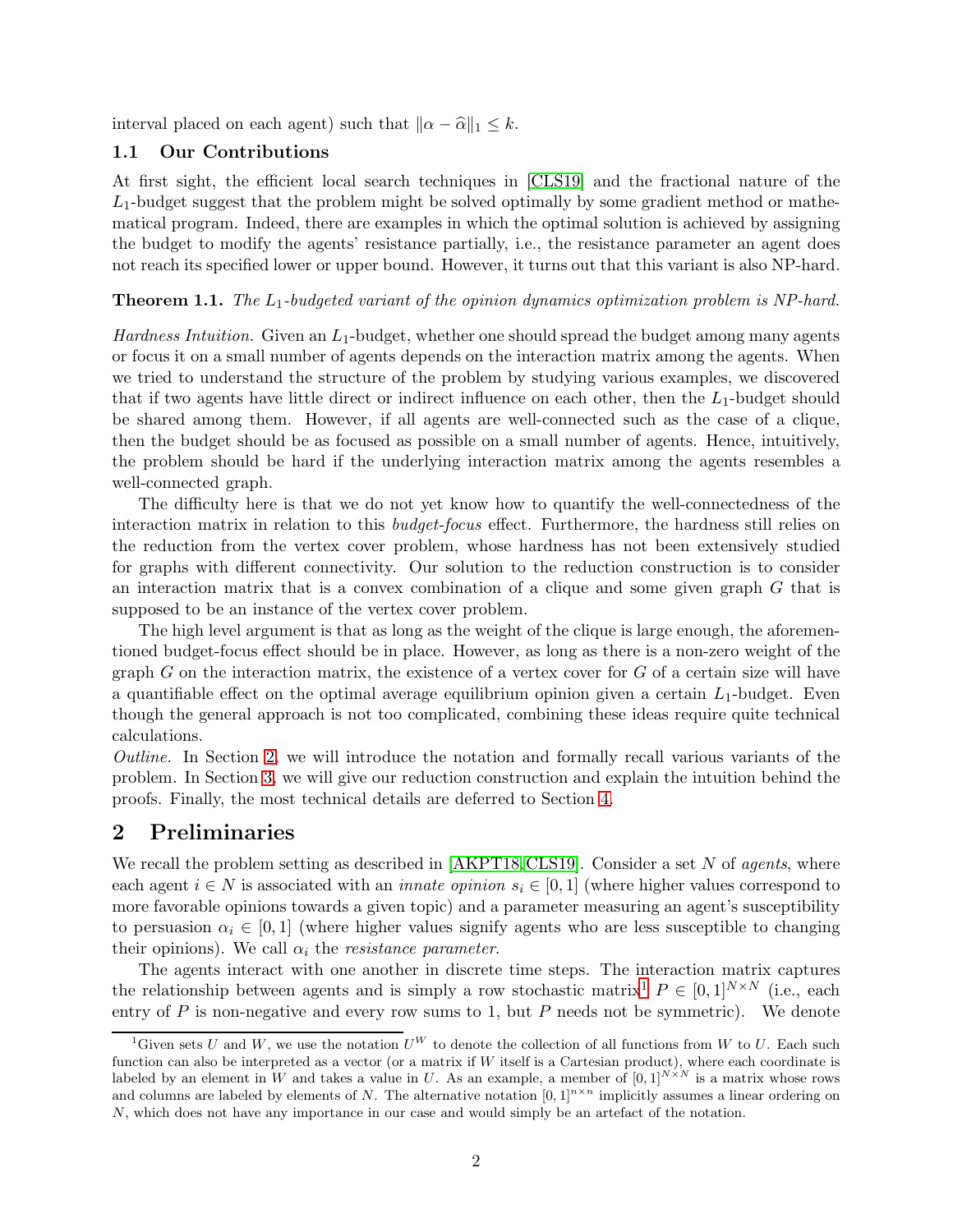<span id="page-3-1"></span> $A = \text{Diag}(\alpha)$  as the diagonal matrix with  $A_{ii} = \alpha_i$ , and I as the identity matrix. Starting from some arbitrary initial expressed opinion vector  $z^{(0)} \in [0,1]^N$ , the expressed opinion vector is updated in each time step according to the following equation:

$$
z^{(t+1)} := As + (I - A)Pz^{(t)}.
$$
\n(1)

<span id="page-3-3"></span>Equating  $z^{(t)}$  with  $z^{(t+1)}$ , one can see that the equilibrium opinion vector is given by  $z =$  $[I - (I - A)P]^{-1}As$ , which exists under very mild conditions such as the following.

**Fact 2.1** (Convergence Assumption). Suppose P is irreducible and at least one  $i \in N$  has  $\alpha_i > 0$ . Then, equation [\(1\)](#page-3-1) converges to a unique equilibrium  $\lim_{t\to\infty} z^{(t)}$ .

The opinion susceptibility problem is defined below. Intuitively, the objective is to choose a resistance vector  $\alpha$  to minimize the sum of equilibrium opinions  $\langle 1, z \rangle = \mathbf{1}^\top z$ , i.e., the goal is to drive the average opinion towards 0. Observe that one can also consider maximizing the sum of equilibrium opinions. To see that the minimization and maximization problems are equivalent, consider the transformation  $x \mapsto 1 - x$  on the opinion space [0, 1] that is applied to the innate opinions and expressed opinions in every time step. In this paper, we will focus on the minimization problem as follows.

Definition 2.2 (Opinion Susceptibility Problem (Unbudgeted Variant)). Given a set N of agents with innate opinions  $s \in [0,1]^N$  and interaction matrix  $P \in [0,1]^{N \times N}$ , suppose for each  $i \in N$ , its resistance is restricted to some interval  $\mathcal{I}_i := [l_i, u_i] \subseteq [0, 1]$  where we assume<sup>[2](#page-3-2)</sup> that  $0 \le l_i \le u_i \le 1$ .

The objective is to choose  $\alpha \in \mathcal{I}_N := \{i \in N} \mathcal{I}_i \subseteq [0,1]^N$  such that the following objective function is minimized:

$$
f(\alpha) := \mathbf{1}^\top [I - (I - A)P]^{-1} As,
$$

where  $A = \text{Diag}(\alpha)$  is the diagonal matrix with  $A_{ii} = \alpha_i$ . Observe that the assumption in Fact [2.1](#page-3-3) ensures that the above inverse exists.

Budgeted Variants. To describe different types of budgets, we use the following norms. Given  $x \in \mathbb{R}^N$ , we denote its  $L_0$ -norm  $||x||_0 := |\{i \in N : x_i \neq 0\}|$  and its  $L_1$ -norm  $||x||_1 := \sum_{i \in N} |x_i|$ . For  $b \in \{0,1\}$ , the L<sub>b</sub>-budgeted variant of the problem also has some initial resistance vector  $\hat{\alpha} \in \mathcal{I}_N$ and a given budget  $k > 0$ . The goal is to find  $\alpha \in \mathcal{I}_N$  to minimize  $f(\alpha)$  subject to  $\|\alpha - \widehat{\alpha}\|_b \leq k$ . Hardness of the Various Variants. A polynomial-time algorithm is given for the unbudgeted variant in [CLS19], while the  $L_0$ -budgeted variant is shown to be NP-hard in [\[AKPT18\]](#page-15-2) via a reduction

from vertex cover problem. The main result of this work is to show that the  $L_1$ -budgeted variant is also NP-hard.

# <span id="page-3-0"></span>3 Hardness of  $L_1$ -Budgeted Variant

As in  $[AKPT18]$ , we shall prove the NP-hardness of the  $L_1$ -budgeted variant via reduction from the vertex cover problem on regular graphs [\[Fei03\]](#page-15-3), where a graph is d-regular if every vertex has degree d.

**Fact 3.1** (Vertex Cover on Regular Graphs). Given a d-regular undirected graph  $G = (V, E)$  and some  $k > 0$ , it is NP-hard (even for  $d = 3$ ) to decide if G has a vertex cover T of size k, where  $T \subseteq V$  is a vertex cover for G if every edge in E has at least one end-point in T.

<span id="page-3-4"></span><span id="page-3-2"></span><sup>&</sup>lt;sup>2</sup>In view of Fact [2.1,](#page-3-3) we assume that for at least one *i*,  $l_i > 0$ .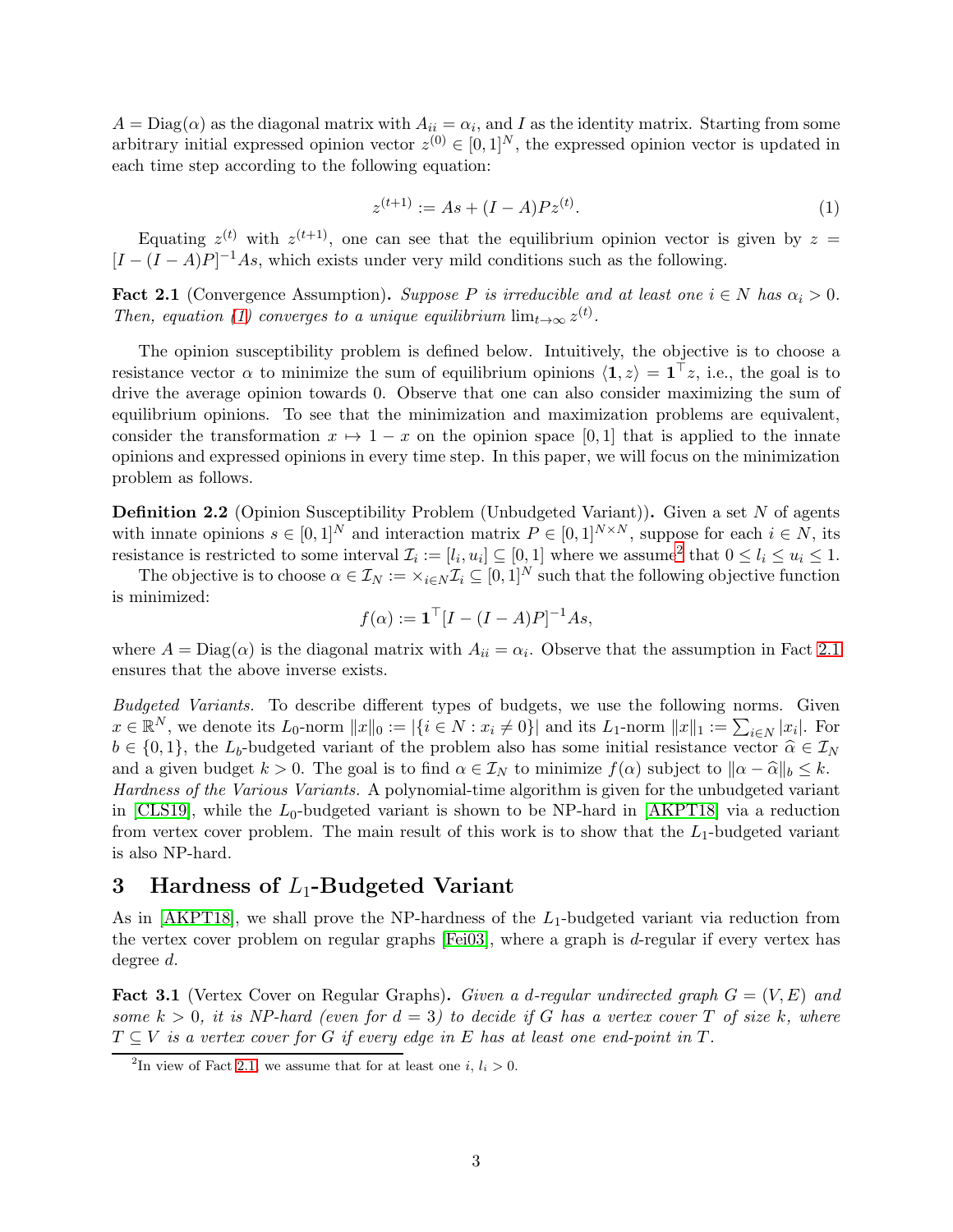### 3.1 Warmup: Reduction for  $L_0$ -Budget

Before we give our final reduction construction for  $L_1$ -budget, we give a simplified reduction for  $L_0$ -budget, which will offer some intuition on why the  $L_1$ -budget reduction is more complicated. The reduction here for  $L_0$ -budget is similar to the one given in [\[AKPT18\]](#page-15-2), but is even simpler because we allow different agents i to have different ranges  $[l_i, u_i]$  for their resistance parameters.

Recall that an instance of the vertex cover problem consists of a d-regular graph  $G = (V, E)$ with  $n = |V|$  and some target vertex cover size k.

Reduction Construction. In addition to the original vertices in  $V$ , we create one extra agent  $0$  to form  $N := V \cup \{0\}$ . For the innate opinions,  $s_0 = 1$  and  $s_i = 0$  for  $i \neq 0$ ; for the initial resistances,  $\hat{\alpha}_0 = 1$  and  $\hat{\alpha}_i = 0$  for  $i \neq 0$ . For the range of resistance parameter, we restrict  $\mathcal{I}_0 = \{1\}$  and  $\mathcal{I}_i = [0, 1]$  for  $i \neq 0$ ; in other words, agent 0 will always remain the most stubborn, while agents in V have 0 resistance initially, but their resistance parameters could be increased to 1 subject to the budget constraint. The  $L_0$ -budget is k, which is the same as the target cover size. Our final construction for the  $L_1$ -budget will also share the above parameter settings.

Interaction Matrix for  $L_0$ -Budget Reduction. We next describe the interaction matrix P. For agent 0, we will always have resistance  $\alpha_0 = 1$ , and so the corresponding row in P is irrelevant, but we could set  $P_{0i} = \frac{1}{n}$  for  $i \in V$  to be concrete. For  $i \neq 0$ , let  $P_{ij} = \frac{1}{d+1}$  if  $j = 0$  or  $\{i, j\} \in E$  is an edge in G, recalling that each node  $i \in V$  has degree d in G. As we shall see, the reduction for  $L_1$ -budget will have a different interaction matrix.

Intuition. For the L<sub>0</sub>-budgeted variant, if we wish to change the resistance parameter of an agent  $i \in$ V (who has innate  $s_i = 0$ ), we might as well set it to  $\alpha_i = 1$ , because the goal is to minimize the expressed opinion. To complete the reduction proof, it suffices to give a threshold  $\vartheta$  for the objective function f that can distinguish between the YES and NO instances of the vertex cover problem. The following two lemmas complete the reduction argument.

<span id="page-4-0"></span>**Lemma 3.2** (YES Instance). Let  $\vartheta := 1 + \frac{n-k}{d+1}$ . Suppose  $G = (V, E)$  has a vertex cover T of size k. Then, by changing the resistance parameters to  $\alpha_i = 1$  for all  $i \in T$  (while those for other agents are not changed), we can achieve  $f(\alpha) = \vartheta$ .

*Proof.* We compute the equilibrium expressed opinion of each agent. For agent 0, we have  $z_0 = 1$ ; for  $i \in T$  in the vertex cover, we have  $z_i = 0$ .

For  $i \in V \setminus T$ , we still have  $\alpha_i = 0$ . Since all its neighbors in V are in T and i is influenced by agent 0, we have  $z_i = \frac{1}{d+1}$ .

Therefore,  $f(\alpha) = \sum_{i \in N} z_i = 1 + |T| \cdot 0 + |V \setminus T| \cdot \frac{1}{d+1} = \vartheta$ , as required.  $\Box$ 

<span id="page-4-1"></span>**Lemma 3.3** (NO Instance). Suppose  $G = (V, E)$  has no vertex cover of size k. Then, for any  $\alpha \in \mathcal{I}_N$  such that  $\|\alpha - \widehat{\alpha}\|_0 \leq k, f(\alpha) \geq \vartheta + \frac{2}{d(d+1)}.$ 

*Proof.* Since the goal is to minimize f, the minimum can be achieved by using all of the  $L_0$ -budget k. Moreover, as each  $i \in V$  has innate  $s_i = 0$ , if we change its resistance parameter, we should set it to  $\alpha_i = 1$ . Hence, we can assume that there is some  $T \subseteq V$  of size  $|T| = k$  such that  $\alpha_i = 1$  for  $i \in T$  and  $\alpha_i = 0$  for  $i \in V \setminus T$ . We remark that to reach the same conclusion for the L<sub>1</sub>-budget reduction later will require a lot more technical details.

As in Lemma [3.2,](#page-4-0) we can conclude  $z_0 = 1$  and  $z_i = 0$  for  $i \in T$ .

For  $i \in V \setminus T$ , we now only have the inequality  $z_i \geq \frac{1}{d+1}$ . However, we can now achieve a stronger lower bound because  $T$  is not a vertex cover for  $G$ .

Let  $\gamma$  be the minimum over all  $z_i$  such that i is incident on an edge in E that is not covered by T. Suppose  $i \in V \setminus T$  is a vertex that attains  $\gamma$  and the edge  $\{i, j\}$  is not covered by T. Then, we have  $z_j \ge \gamma$ . Hence, we have  $\gamma = z_i \ge \frac{1+\gamma}{d+1}$ , which implies that  $\gamma \ge \frac{1}{d} = \frac{1}{d+1} + \frac{1}{d(d+1)}$ .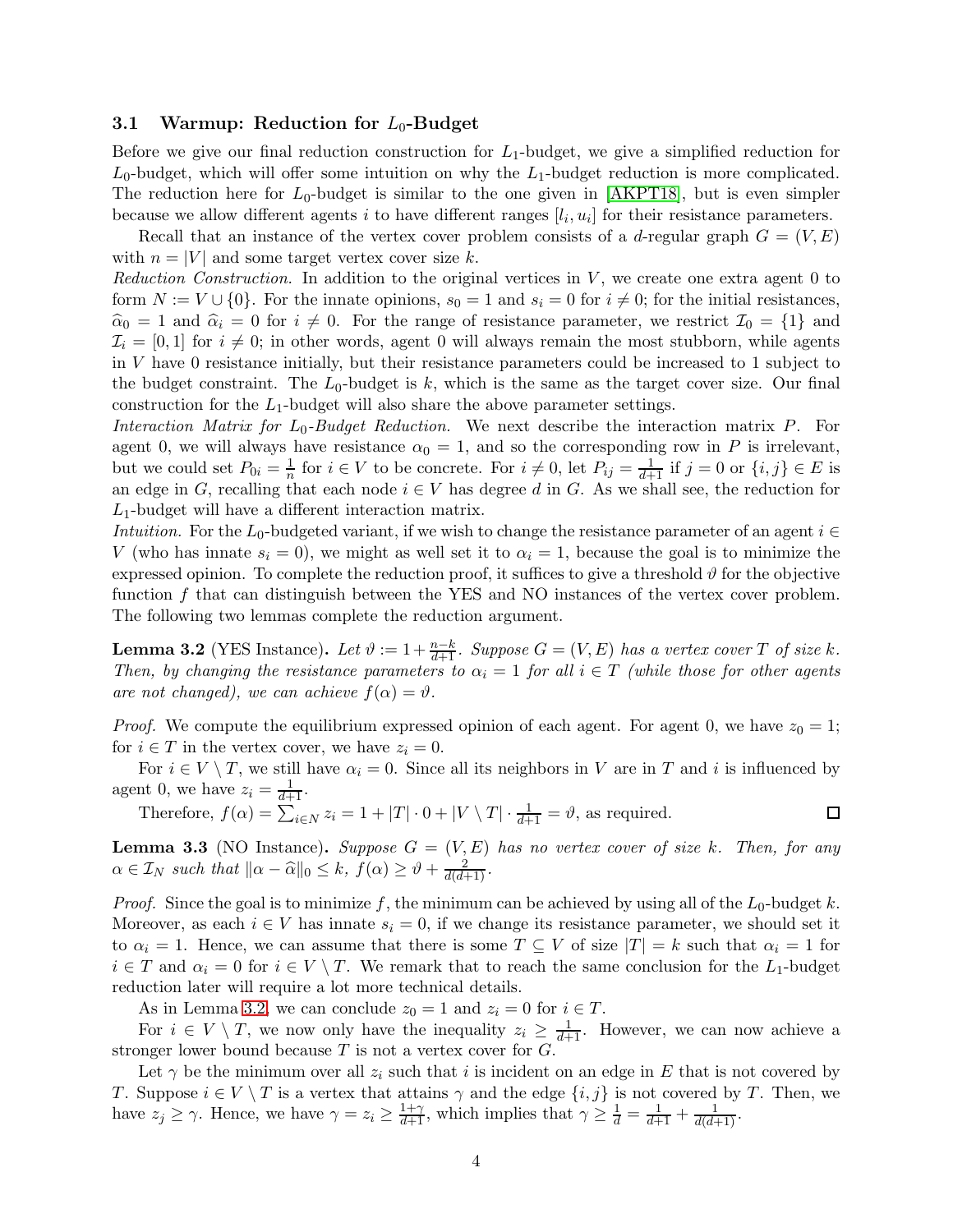Since there is at least one edge in E that is not covered by T, we have  $f(\alpha) \geq \vartheta + \frac{2}{d(d+1)}$ , as required.

### <span id="page-5-2"></span>3.2 Reduction for  $L_1$ -Budget

We first describe the main challenge for adapting the reduction proof for  $L_0$ -budget to  $L_1$ -budget. The issue is that to adapt Lemma [3.3](#page-4-1) for the NO instances of the vertex cover problem, we need a desirable structural property on an optimal solution for the  $L_1$ -budgeted variant of the opinion optimization problem. Specifically, we would like to argue that to minimize the objective function  $f$ with an integral budget k, one should pick a subset  $T \subseteq V$  of exactly k agents on whom to use the budget, as opposed to spreading the budget fractionally over more than  $k$  agents.

Unfortunately, this is not true for the reduction construction given in Section [3.1.](#page-3-4) Indeed, we have discovered that for two agents i and j that are somehow not "well-connected" in  $G$ , if some fixed  $L_1$ -budget of less than 2 is assigned to them, spreading the budget fractionally among the two agents would yield a lower objective value than biasing the budget towards one agent. On the other hand, we discovered that the desirable structural property holds in some cases where all the vertices in G are "well-connected", for instance, if G is a clique on the  $n$  vertices. However, since there is no connectivity assumption on the given instance  $G$  of vertex cover, we consider the following interaction matrix.

Interaction Matrix for  $L_1$ -Budget Reduction. Recall that we are given a d-regular graph  $G = (V, E)$ with  $n = |V|$ , and  $N = V \cup \{0\}$ . Let  $C \in [0,1]^{N \times N}$  be a row-stochastic matrix such that for  $i \neq j$ ,  $C_{ij} = \frac{1}{n}$ , recalling that  $|N| = n+1$ ; in other words, C behaves like a clique on N. Let  $R \in [0,1]^{N \times N}$ be a row-stochastic matrix such that  $R_{00} = 1$ , and  $R_{ij} = \frac{1}{d}$  iff  $\{i, j\} \in E$ , where all other entries of R are 0; in other words, R is the normalized adjacency matrix of G with an additional isolated vertex 0. For some appropriate  $\delta \in (0,1)$  (that depends only on d and n), we consider the following interaction matrix  $P^{(\delta)} := (1 - \delta)C + \delta R$ .

Recall that the innate opinions and initial resistance parameters are the same as in Section [3.1,](#page-3-4) i.e.,  $s_0 = \hat{\alpha}_0 = 1$  and  $s_i = \hat{\alpha}_i = 0$  for  $i \in V$ . Moreover, the L<sub>1</sub>-budget can be used to change the resistance parameters of only agents in V, i.e.,  $\alpha_0 = 1$  must remain.

<span id="page-5-1"></span>The lemma for YES instance is similar as that in Section [3.1](#page-3-4) We define the threshold  $\vartheta$  :=  $1 + \frac{(1-\delta)(n-k)}{n-(1-\delta)(n-k-1)}$ .

**Lemma 3.4** (YES Instance). Suppose  $G = (V, E)$  has a vertex cover T of size k. Then, by changing the resistance parameters to  $\alpha_i = 1$  for all  $i \in T$  (while those for other agents are not changed), we can achieve  $f(\alpha) = \vartheta$ .

*Proof.* As in Lemma [3.2,](#page-4-0) the equilibrium expressed opinions are  $z_0 = 1$  and  $z_i = 0$  for  $i \in T$ .

For  $j \in V \setminus T$ , recall that  $\alpha_j = 0$  and we exploit the symmetry in  $P_\delta = (1 - \delta)C + \delta R$  to analyze the value of  $z_j$ . Note that with respect to C, agent j observes that agent 0 has  $z_0 = 1$  and the k agents  $i \in T$  have  $z_i = 0$ , and there are  $n - k - 1$  other agents like itself; with respect to R, agent j observes that all its d neighbors in G are in T, and so have  $z_i = 0$ .

Therefore, every agent  $j \in V \setminus T$  has this same observation, and we can conclude that  $z_j$ 's have some common value  $\gamma$  for all  $j \in V \setminus T$  satisfying:

$$
\gamma = (1 - \delta) \cdot \frac{1}{n} \cdot (1 + k \cdot 0 + (n - k - 1) \cdot \gamma).
$$
  
This gives 
$$
\gamma = \frac{1 - \delta}{n - (1 - \delta)(n - k - 1)},
$$
 and so  $f(\alpha) = 1 + k \cdot 0 + (n - k) \cdot \gamma = \vartheta$ .

<span id="page-5-0"></span>The following structural property is needed for the analysis of NO instances. Its proof is technical and is deferred to Section [4.](#page-6-0)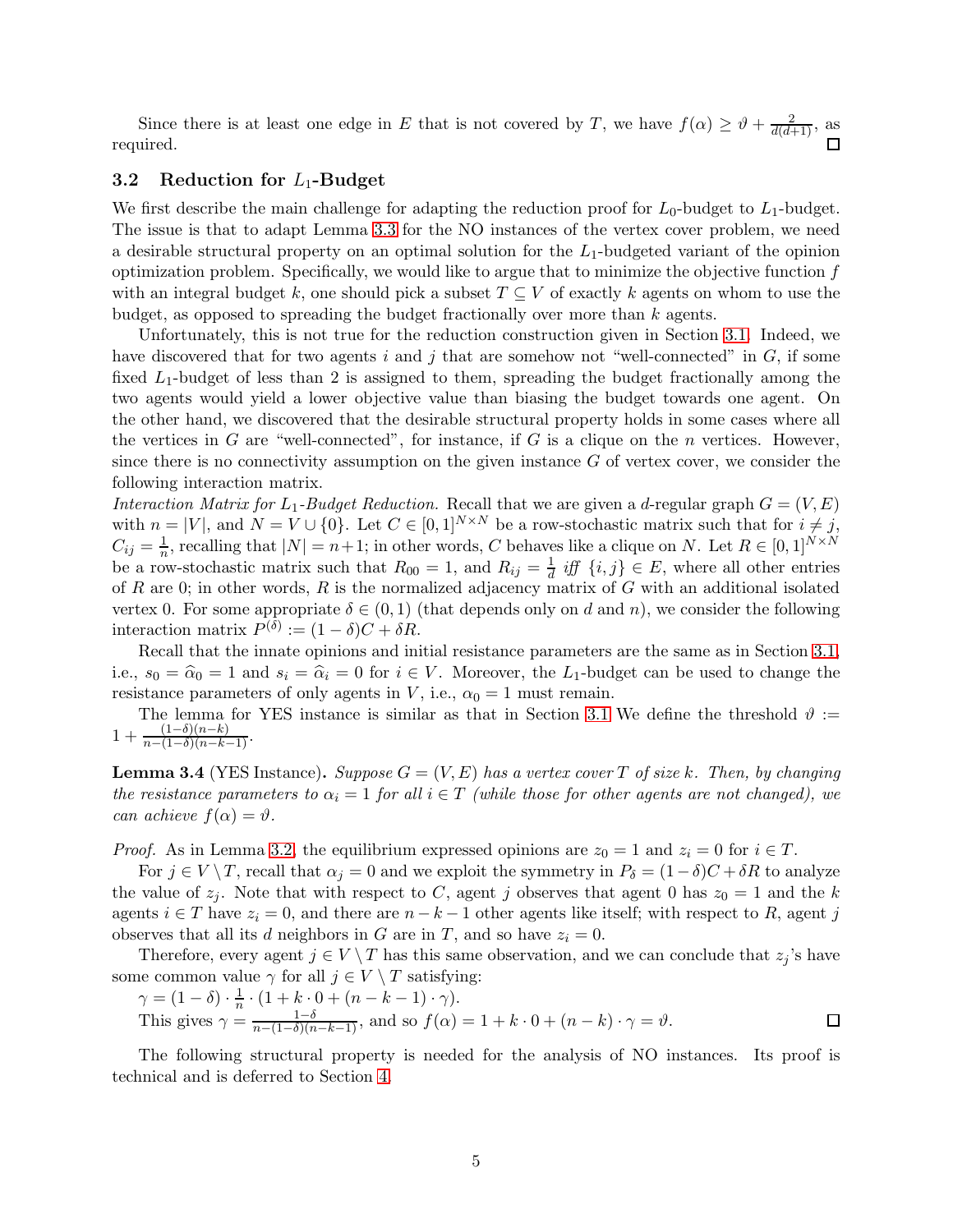**Lemma 3.5** (Structural Property of Optimal Solution). Suppose  $\delta := \frac{d^3(2d-1)^{3n-3}}{(n+1)^6(2d+1)^{3n}}$  is set to define the interaction matrix  $P^{(\delta)}$  above, and an  $L_1$ -budget of k is given to change the resistance parameters of agents in V. Then, the objective function f can be minimized by picking some  $T \subseteq V$  of size k, and setting  $\alpha_i = 1$  for  $i \in T$ .

<span id="page-6-1"></span>**Lemma 3.6** (NO Instance). Suppose  $G = (V, E)$  has no vertex cover of size k, and  $\delta \in (0, 1)$  is chosen to satisfy Lemma [3.5.](#page-5-0) Then, for any  $\alpha \in \mathcal{I}_N$  such that  $\|\alpha - \widehat{\alpha}\|_1 \leq k$ ,  $f(\alpha) \geq \vartheta + \frac{\delta}{dn}$ .

*Proof.* Because of Lemma [3.5,](#page-5-0) we can assume that the minimum  $f(\alpha)$  is achieved by picking some  $T \subseteq V$  of size k and set  $\alpha_i = 1$  for  $i \in T$  and  $\alpha_j = 0$  remains for  $j \in V \setminus T$ .

Again, the equilibrium expressed opinions satisfy  $z_0 = 1$  and  $z_i = 0$  for  $i \in T$ .

Let  $\gamma := \min_{i \in V \setminus T} z_i$ . Then, a similar argument as in Lemma [3.4](#page-5-1) gives the inequality  $\gamma \geq \gamma_0 :=$  $\frac{1-\delta}{n-(1-\delta)(n-k-1)}$ .

We can get a stronger lower bound because T is not a vertex cover for  $G = (V, E)$ . Let  $\hat{\gamma}$  be the minimum  $z_j$  among  $j \in V \setminus T$  such that j is an end-point of an edge not covered by T.

Then, we have the inequality  $\widehat{\gamma} \geq (1 - \delta) \cdot \frac{1}{n^2}$  $\frac{1}{n} \cdot (1 + k \cdot 0 + (n - k - 1) \cdot \gamma_0) + \delta \cdot \frac{\widehat{\gamma}}{d} = \gamma_0 + \widehat{\gamma} \cdot \frac{\delta}{d}$  $\frac{\delta}{d}$ . Hence, we have  $\widehat{\gamma} \geq (1 - \frac{\delta}{d})$  $\frac{\delta}{d}$ )<sup>-1</sup>· $\gamma_0 \geq \gamma_0 + \frac{\delta \gamma_0}{d}$  $\frac{\gamma_0}{d}$  .

Since there is at least one edge in  $E$  that is not covered by  $T$  (and such an edge has two end-points), we have  $f(\alpha) \ge \vartheta + \frac{2\delta\gamma_0}{d} \ge \vartheta + \frac{\delta}{dn}$ , as required. □

**Corollary 3.7.** It is NP-hard to solve the  $L_1$ -budgeted variant with additive error at most  $\frac{\delta}{dn}$  on the objective function f.

*Proof.* Observe that from Lemmas [3.4](#page-5-1) and [3.6,](#page-6-1) it suffices to use a precision of  $\Theta(\frac{\delta}{dn})$  on the objective function, which can be achieved using  $O(\log \frac{dn}{\delta}) = \text{poly}(n)$  number of bits. □

# <span id="page-6-0"></span>4 Technical Proofs for Well-Connected Interaction Matrices

To complete our hardness proof in Section [3.2,](#page-5-2) it suffices to proof Lemma [3.5.](#page-5-0) Recall that the goal is to pick some  $\delta \in (0,1)$  to define the interaction matrix  $P^{(\delta)} = (1 - \delta)C + \delta R$  such that given an  $L_1$ -budget  $k \in \mathbb{Z}$ , the objective function  $f(\alpha)$  can be minimized by allocating the budget to exactly k agents in V. One way to achieve this is to pick two arbitrary agents  $i, j \in V$  and show that if some fixed  $L_1$ -budget  $b < 2$  is assigned for i and j (while the other agents are not modified), then the objective function  $f(\alpha)$  can be minimized by prioritizing the budget to either i or j as much as possible. Denoting  $e_i \in [0,1]^N$  as the unit vector with  $i \in N$  as the only non-zero coordinate, we shall prove the following.

<span id="page-6-2"></span>Formal Goal. By setting  $\delta = \frac{d^3(2d-1)^{3n-3}}{(n+1)^6(2d+1)^{3n}}$ , we will show that if  $i, j \in V$  are such that  $0 \leq$  $\alpha_i, \alpha_j < 1$ , then the second derivative of f in the direction  $e_i - e_j$  satisfies:

$$
(e_i - e_j)^\top \nabla f(\alpha) = 0 \implies (e_i - e_j)^\top \nabla^2 f(\alpha)(e_i - e_j) < 0. \tag{2}
$$

Statement  $(2)$  implies that if two agents in V both receive non-zero fractional budget to change their resistance parameters, then it will not increase the objective function  $f$  by biasing the budget towards one of them.

<span id="page-6-3"></span>**Notation Recap.** Recall that given  $\alpha \in [0,1]^N$ , we write  $A := \text{Diag}(\alpha)$ . Moreover, we denote  $X = X(\alpha) := I - (I - A)P^{(\delta)}$ . Under conditions such as Fact [2.1,](#page-3-3) we write  $M = M(\alpha) := X^{-1}$  and the equilibrium vector  $z = z(\alpha) := MAs$ , where  $s \in [0,1]^N$  is the innate vector from Section [3.2](#page-5-2) such that  $s_0 = 1$  and  $s_i = 0$  for  $i \in V$ . Finally, the objective function is  $f(\alpha) := \mathbf{1}^\top z(\alpha)$ . Note that the quantities have a dependence on  $\delta$ , and we will use a superscript such as  $f^{(\delta)}$  when we wish to emphasize this dependence.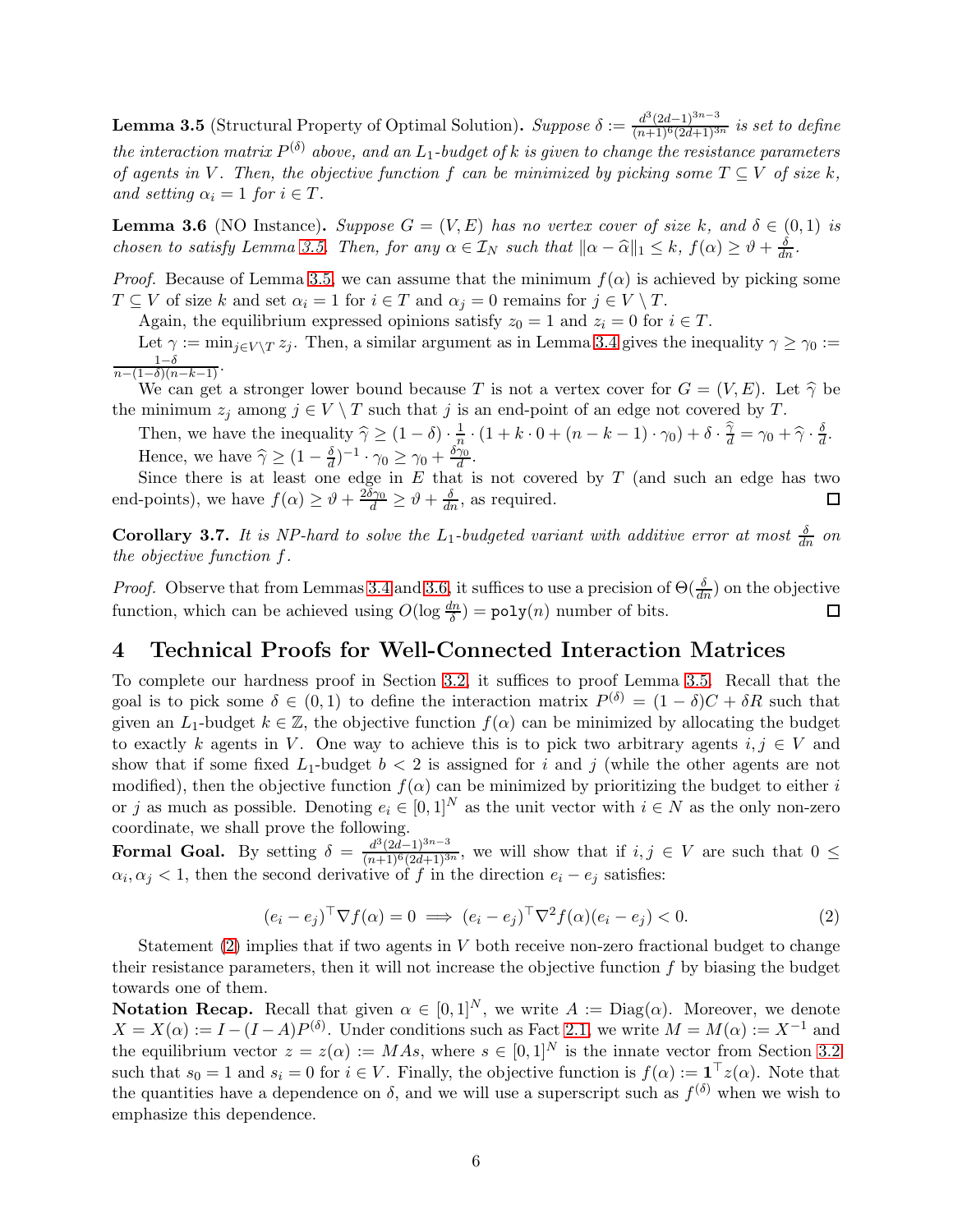Fact 4.1 (Technical Calculations [CLS19]). Whenever the above quantities are well-defined, we have

- $M \geq 0$  and  $M_{ii} \geq 1$  for all  $i \in N$ .
- If  $\alpha_k \neq 1$ ,  $(PM)_{kk} = \frac{M_{kk}-1}{1-\alpha_k}$  $\frac{M_{kk}-1}{1-\alpha_k}$  and  $(PM)_{kj} = \frac{M_{kj}-1}{1-\alpha_k}$  $\frac{a_{kj}-1}{1-a_k}$  for  $j \neq k$ .
- For  $i \in N$ ,  $e_i^{\top} \nabla f(\alpha) = \frac{\partial f}{\partial \alpha_i} = \frac{s_i z_i(\alpha)}{1 \alpha_i}$  $\frac{-z_i(\alpha)}{1-\alpha_i} \cdot \mathbf{1}^\top M e_i.$

<span id="page-7-0"></span>Statement [\(2\)](#page-6-2) inspires us to analyze the following quantities.

**Lemma 4.2.** Suppose  $i, j \in V$  such that  $0 \leq \alpha_i, \alpha_j < 1$  and  $(e_i - e_j)^\top \nabla f(\alpha) = 0$ . Then, we have

$$
(e_i - e_j)^\top \nabla^2 f(\alpha)(e_i - e_j) = \frac{2}{(1 - \alpha_i)(1 - \alpha_j)} \cdot \left\{ z_i(\alpha)y_{ij}(\alpha) + z_j(\alpha)y_{ji}(\alpha) \right\}.
$$

where  $y_{ij}(\alpha) := \mathbf{1}^\top M e_i \cdot (M_{jj} - 1) - \mathbf{1}^\top M e_j \cdot M_{ji}$ .

*Proof.* By the definition of the inverse of a matrix B, we have  $BB^{-1} = I$ . The partial derivative with respect to a variable t is:  $\frac{\partial B}{\partial t}B^{-1} + B \frac{\partial B^{-1}}{\partial t} = 0$ . Hence, we have  $\frac{\partial B^{-1}}{\partial t} = -B^{-1} \frac{\partial B}{\partial t} B^{-1}$ . Applying the above result with  $B = I - (I - A)P$  and  $t = \alpha_i$ , we get  $\frac{\partial M}{\partial \alpha_i} = -Me_ie_i^TPM$ . Combining with the results in Fact [4.1,](#page-6-3) we obtain the second-order partial derivatives of  $f$  as follows:

$$
\frac{\partial^2 f(\alpha)}{\partial \alpha_i^2} = \frac{s_i - z_i(\alpha)}{1 - \alpha_i} \mathbf{1}^\top \frac{\partial M}{\partial \alpha_i} e_i + \frac{s_i - z_i(\alpha)}{(1 - \alpha_i)^2} \mathbf{1}^\top M e_i - \frac{1}{1 - \alpha_i} \mathbf{1}^\top M e_i \frac{\partial z_i(\alpha)}{\partial \alpha_i}
$$
\n
$$
= -\frac{s_i - z_i(\alpha)}{1 - \alpha_i} \mathbf{1}^\top M e_i e_i^\top P M e_i + \frac{s_i - z_i(\alpha)}{(1 - \alpha_i)^2} \mathbf{1}^\top M e_i - \frac{s_i - z_i(\alpha)}{(1 - \alpha_i)^2} \mathbf{1}^\top M e_i e_i^\top M e_i
$$
\n
$$
= -\frac{s_i - z_i(\alpha)}{(1 - \alpha_i)^2} \mathbf{1}^\top M e_i \cdot (M_{ii} - 1) + \frac{s_i - z_i(\alpha)}{(1 - \alpha_i)^2} \mathbf{1}^\top M e_i - \frac{s_i - z_i(\alpha)}{(1 - \alpha_i)^2} \mathbf{1}^\top M e_i \cdot M_{ii}
$$
\n
$$
= -2 \cdot \frac{s_i - z_i(\alpha)}{(1 - \alpha_i)^2} \left[ \mathbf{1}^\top M e_i \cdot (M_{ii} - 1) - \mathbf{1}^\top M e_i + \mathbf{1}^\top M e_i \cdot M_{ii} \right]
$$
\n
$$
= -2 \cdot \frac{s_i - z_i(\alpha)}{(1 - \alpha_i)^2} \mathbf{1}^\top M e_i \cdot (M_{ii} - 1),
$$
\n
$$
\frac{\partial^2 f(\alpha)}{\partial \alpha_i \partial \alpha_j} = \frac{s_i - z_i(\alpha)}{1 - \alpha_i} \mathbf{1}^\top M e_i e_i^\top P M e_i - \frac{s_j - z_j(\alpha)}{(1 - \alpha_i)(1 - \alpha_j)} \mathbf{1}^\top M e_i e_i^\top M e_j
$$
\n
$$
= -\frac{s_i - z_i(\alpha)}{1 - \alpha_i} \mathbf{1}^\top M e_j \cdot \frac{M_{ji}}{1 - \alpha_j} - \frac{s_j - z_j(\alpha)}{(1 - \alpha_i)(1 - \alpha_j)} \mathbf{1}^\top M e_i \cdot M_{ij}
$$
\n
$$
= -\frac{s_i - z_i(\alpha)}{(1 - \alpha_i)(1 - \alpha_j)} \mathbf{1}^\top M e
$$

Therefore, we have: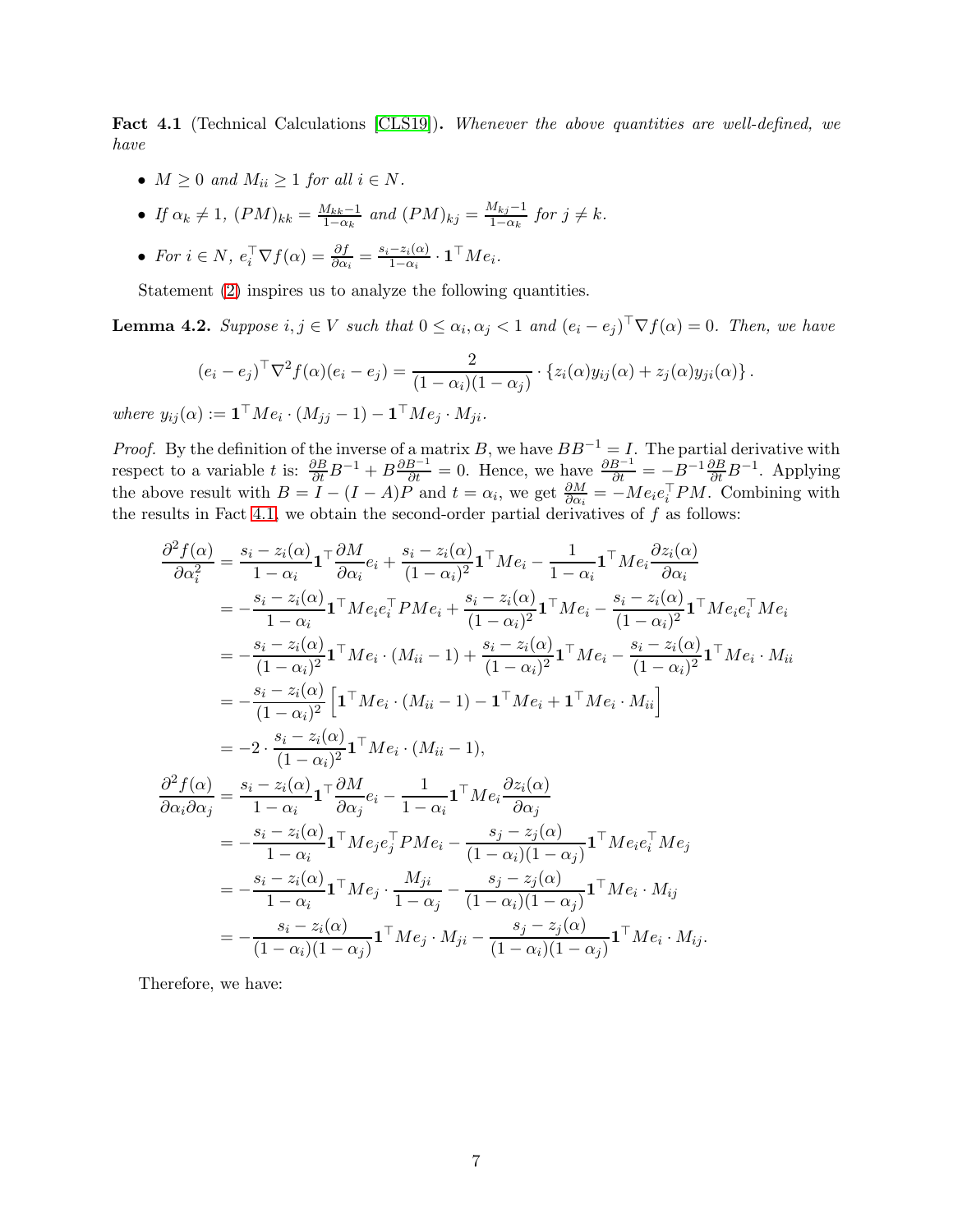$$
(e_i - e_j)^{\top} \nabla^2 f(\alpha)(e_i - e_j)
$$
  
=  $\frac{\partial^2 f(\alpha)}{\partial \alpha_i^2} + \frac{\partial^2 f(\alpha)}{\partial \alpha_j^2} - \frac{\partial^2 f(\alpha)}{\partial \alpha_i \partial \alpha_j} - \frac{\partial^2 f(\alpha)}{\partial \alpha_j \partial \alpha_i}$   
=  $2 \cdot \frac{z_i(\alpha)}{(1 - \alpha_i)^2} \mathbf{1}^{\top} M e_i \cdot (M_{ii} - 1) + 2 \cdot \frac{z_j(\alpha)}{(1 - \alpha_j)^2} \mathbf{1}^{\top} M e_j \cdot (M_{jj} - 1) -$   
 $2 \cdot \frac{z_i(\alpha)}{(1 - \alpha_i)(1 - \alpha_j)} \mathbf{1}^{\top} M e_j \cdot M_{ji} - 2 \cdot \frac{z_j(\alpha)}{(1 - \alpha_i)(1 - \alpha_j)} \mathbf{1}^{\top} M e_i \cdot M_{ij}.$ 

From the hypothesis of the lemma, we have:

$$
(e_i - e_j)^\top \nabla f(\alpha) = \frac{\partial f(\alpha)}{\partial \alpha_i} - \frac{\partial f(\alpha)}{\partial \alpha_j} = -\frac{z_i(\alpha)}{1 - \alpha_i} \mathbf{1}^\top M e_i + \frac{z_j(\alpha)}{1 - \alpha_j} \mathbf{1}^\top M e_j = 0,
$$

which gives

$$
\frac{z_i(\alpha)}{1-\alpha_i} \mathbf{1}^\top M e_i = \frac{z_j(\alpha)}{1-\alpha_j} \mathbf{1}^\top M e_j.
$$

Thus, we have

$$
(e_i - e_j)^{\top} \nabla^2 f(\alpha)(e_i - e_j)
$$
  
=  $2 \cdot \frac{z_j(\alpha)}{(1 - \alpha_i)(1 - \alpha_j)} \mathbf{1}^{\top} M e_j \cdot (M_{ii} - 1) + 2 \cdot \frac{z_i(\alpha)}{(1 - \alpha_i)(1 - \alpha_j)} \mathbf{1}^{\top} M e_i \cdot (M_{jj} - 1) -$   
 $2 \cdot \frac{z_i(\alpha)}{(1 - \alpha_i)(1 - \alpha_j)} \mathbf{1}^{\top} M e_j \cdot M_{ji} - 2 \cdot \frac{z_j(\alpha)}{(1 - \alpha_i)(1 - \alpha_j)} \mathbf{1}^{\top} M e_i \cdot M_{ij}$   
=  $\frac{2}{(1 - \alpha_i)(1 - \alpha_j)} \cdot \left\{ z_i(\alpha) \left[ \mathbf{1}^{\top} M e_i \cdot (M_{jj} - 1) - \mathbf{1}^{\top} M e_j \cdot M_{ji} \right] +$   
 $z_j(\alpha) \left[ \mathbf{1}^{\top} M e_j \cdot (M_{ii} - 1) - \mathbf{1}^{\top} M e_i \cdot M_{ij} \right] \right\}$   
=  $\frac{2}{(1 - \alpha_i)(1 - \alpha_j)} \cdot [z_i(\alpha)y_{ij}(\alpha) + z_j(\alpha)y_{ji}(\alpha)].$ 

as desired.

In view of Lemma [4.2,](#page-7-0) it suffices to analyze the quantity  $y_{ij}$ . Since every  $i \in V$  with  $\alpha_i < 1$ is influenced by agent 0 (with  $z_0 = 1$ ) in  $P^{(\delta)}$ , we have  $z_i(\alpha) > 0$  for all  $i \in V$ . Hence, to show statement [\(2\)](#page-6-2), it remains to show that  $y_{ij}(\alpha) < 0$ . We next analyze  $y_{ij}$  as functions of  $\alpha_j$  and P respectively in the next two lemmas.

 $\Box$ 

<span id="page-8-0"></span>**Lemma 4.3** (Monotonicity). Given  $\alpha \in [0,1]^n$ , let  $A := \text{Diag}(\alpha)$  and P be a row-stochastic matrix such that  $M := [I - (I - A)P]^{-1}$  exists. For  $i \neq j \in V$ , we fix  $\alpha_k$  for  $k \neq j$  and all entries of P and consider the following quantity as a function of  $\alpha_i$ :

$$
y_{ij}(\alpha_j) := \mathbf{1}^\top M e_i \cdot (M_{jj} - 1) - \mathbf{1}^\top M e_j \cdot M_{ji}.
$$

Then,  $y_{ij}(\alpha_j)$  is a strictly monotone or constant function of  $\alpha_j$  on [0,1], i.e., it is either strictly increasing, strictly decreasing, or constant. In addition,  $y_{ij}(1) = 0$ .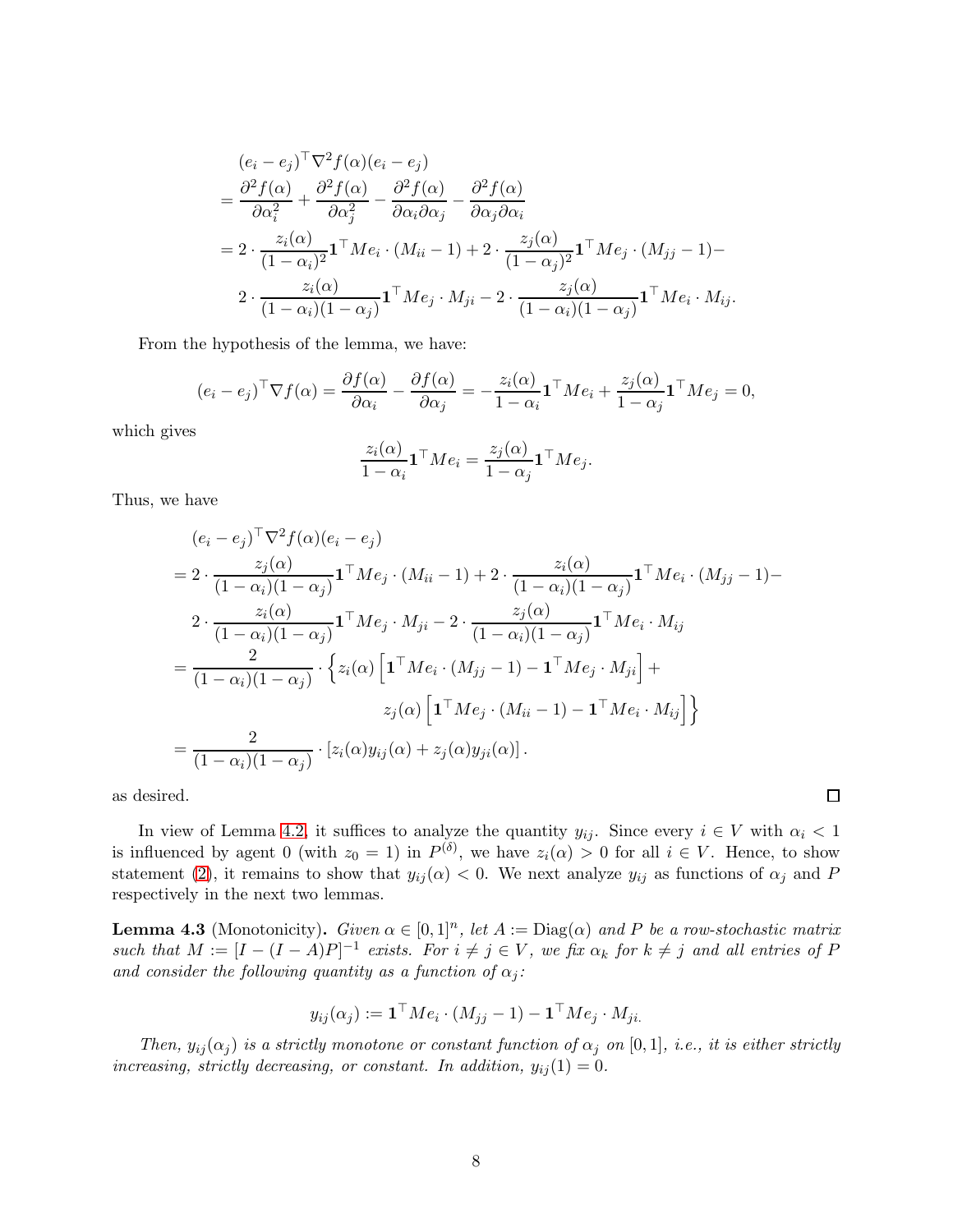*Proof.* When  $\alpha_j = 1$ , note that the j-th row of the matrix  $I - (I - A)P$  is equal to  $e_j^{\top}$ . By considering the j-th row of the equation  $[I - (I - A)P]M = I$ , we have  $M_{jj} = 1$  and  $M_{jk} = 0$  for any  $k \neq j$ . Hence,  $M_{jj} - 1 = M_{ji} = 0$  and so  $y_{ij}(1) = 0$ .

We will now show that  $y_{ij}(\alpha_j)$  is a strictly monotone function of  $\alpha_j$ . Notice that  $y_{ij}$  is a continuous function of  $\alpha_j$  since  $y_{ij}$  is a continuous function of M, M is a continuous function of  $\alpha_j$  (because of the continuity of matrix inversion), and a composition of continuous functions is continuous. In addition, we know that  $\frac{\partial B^{-1}}{\partial t} = -B^{-1} \frac{\partial B}{\partial t} B^{-1}$  for any invertible matrix B. Applying the above result with  $B = I - (I - A)P$  and  $t = \alpha_i$ , we get

$$
\frac{\partial M}{\partial \alpha_i} = -M e_i e_i^{\top} P M.
$$

Hence, when  $\alpha_j \neq 1$ , the partial derivative of  $y_{ij}$  with respect to  $\alpha_j$  is

$$
\frac{\partial y_{ij}}{\partial \alpha_j} = \frac{\partial}{\partial \alpha_j} \left[ 1^\top M e_i \cdot (e_j^\top M e_j - 1) - 1^\top M e_j \cdot e_j^\top M e_i \right]
$$
\n
$$
= 1^\top \frac{\partial M}{\partial \alpha_j} e_i \cdot (e_j^\top M e_j - 1) + 1^\top M e_i \cdot e_j^\top \frac{\partial M}{\partial \alpha_j} e_j - 1^\top \frac{\partial M}{\partial \alpha_j} e_j \cdot e_j^\top M e_i - 1^\top M e_j \cdot e_j^\top \frac{\partial M}{\partial \alpha_j} e_i
$$
\n
$$
= -1^\top M e_j e_j^\top P M e_i \cdot (e_j^\top M e_j - 1) - 1^\top M e_i \cdot e_j^\top M e_j e_j^\top P M e_j +
$$
\n
$$
1^\top M e_j e_j^\top P M e_j \cdot e_j^\top M e_i + 1^\top M e_j \cdot e_j^\top M e_j e_j^\top P M e_i
$$
\n
$$
= -1^\top M e_j \cdot \frac{M_{ji}}{1 - \alpha_j} \cdot (M_{jj} - 1) - 1^\top M e_i \cdot M_{jj} \cdot \frac{M_{jj} - 1}{1 - \alpha_j} +
$$
\n
$$
1^\top M e_j \cdot \frac{M_{jj} - 1}{1 - \alpha_j} \cdot M_{ji} + 1^\top M e_j \cdot M_{jj} \cdot \frac{M_{ji}}{1 - \alpha_j}
$$
\n
$$
= 1^\top M e_j \cdot M_{jj} \cdot \frac{M_{ji}}{1 - \alpha_j} - 1^\top M e_i \cdot M_{jj} \cdot \frac{M_{jj} - 1}{1 - \alpha_j}
$$
\n
$$
= -\frac{M_{jj}}{1 - \alpha_j} [1^\top M e_i \cdot (M_{jj} - 1) - 1^\top M e_j \cdot M_{ji}]
$$
\n
$$
= -\frac{M_{jj}}{1 - \alpha_j} y_{ij},
$$
\n(Fact 4.1)

where  $M_{ij} \geq 1 > 0$  by Fact [4.1.](#page-6-3)

Rewriting  $g(t) = -y_{ij}(1-t)$ , we have an alternative form  $\frac{dg}{dt} = \frac{M(t) \cdot g}{t}$  $\frac{t \cdot y}{t}$ , where  $M(t) \geq 1$  and  $g(0) = y_{ij}(1) = 0$ . It follows that if g is a continuous function, then either g stays 0 in [0,1] or g is strictly monotone.  $\Box$ 

Recall that our goal is to choose some  $\delta > 0$  to define the interaction matrix  $P^{(\delta)} := (1-\delta)C + \delta R$ such that we can prove that the quantity  $y_{ij}^{(\delta)} < 0$ . The next lemma shows that for the special case  $\delta = 0$ , we can argue that  $y_{ij}^{(0)} < 0$  for  $\alpha_j < 1$ .

<span id="page-9-0"></span>**Lemma 4.4.** For  $\delta = 0$ , consider  $P = P^{(0)} = C$ , whose diagonal entries are 0 and every other entry is  $\frac{1}{n}$ . For  $\alpha \in [0,1]^N$  (with  $\alpha_0 = 1$ ), we have  $A := \text{Diag}(\alpha)$  and  $M = [I - (I - A)C]^{-1}$ . Fix some  $i \neq j \in V$ , and consider

$$
y_{ij}(\alpha_j) := \mathbf{1}^\top M e_i \cdot (M_{jj} - 1) - \mathbf{1}^\top M e_j \cdot M_{ji}.
$$

as a function of  $\alpha_j$ ; when  $\alpha_j = 0$ ,  $y_{ij}(0) \leq -\frac{1}{n+1}$ . Moreover,  $\mathbf{1}^\top M \mathbf{1} \leq n$ .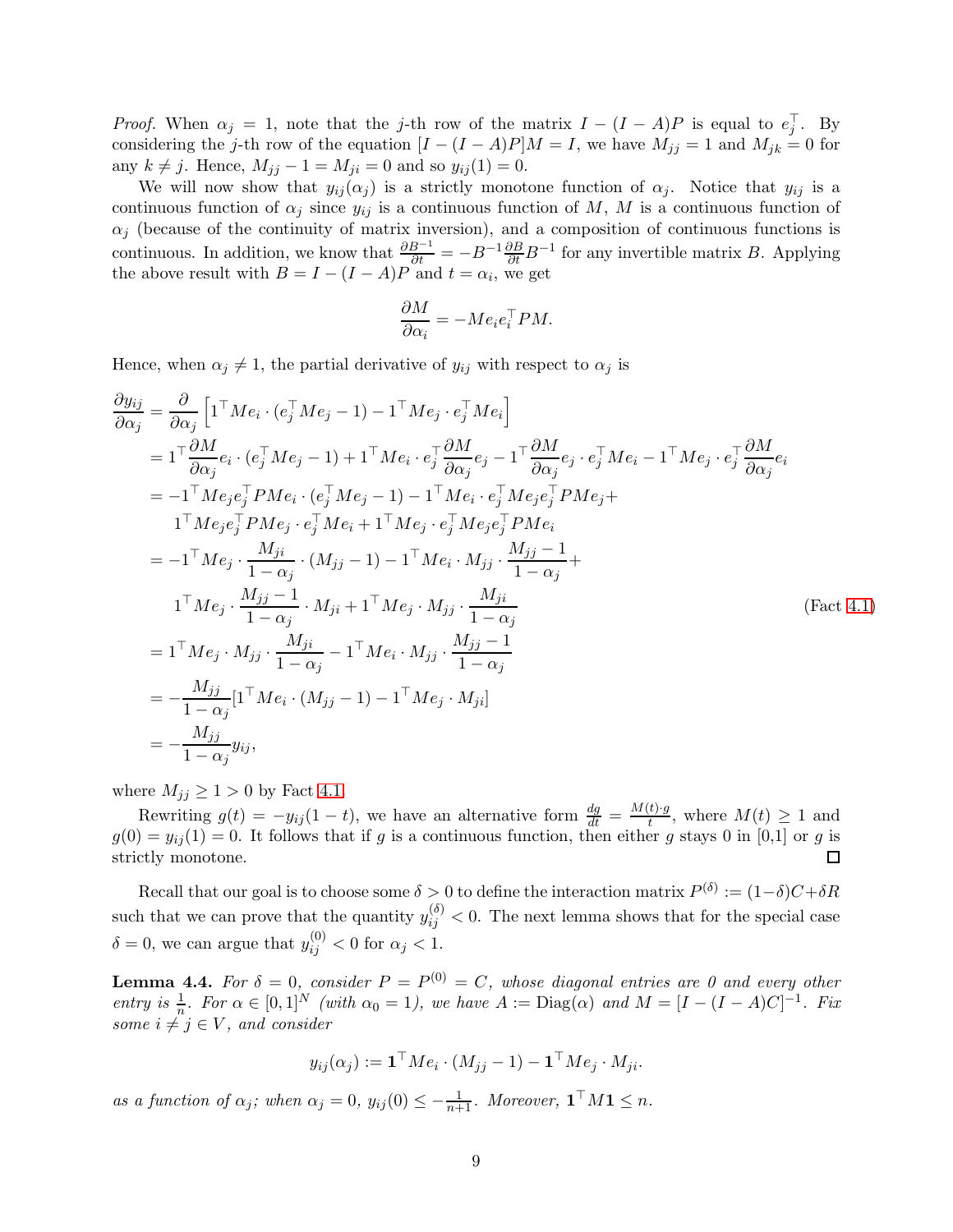*Proof.* We write  $C := \frac{1}{n}(J - I)$ , where every entry in J is 1. By the Sherman-Morrison formula,

$$
C^{-1} = \left[\frac{1}{n}(J - I)\right]^{-1} = n\left[-I + \mathbf{1}\mathbf{1}^\top\right]^{-1} = n\left[-I - \frac{(-I)\mathbf{1}\mathbf{1}^\top(-I)}{1 + \mathbf{1}^\top(-I)\mathbf{1}}\right]
$$

$$
= n\left[-I - \frac{J}{1 - (n+1)}\right] = J - nI,
$$

so we have

 $M = [I - (I - A)C]^{-1} = [C^{-1}C - (I - A)C]^{-1} = C^{-1}(C^{-1} - I + A)^{-1} = (J - nI)[J + A - (n+1)I]^{-1}.$ 

Denote  $D := A - (n + 1)I$ . Then D is a diagonal matrix with  $D_{ii} = \alpha_i - n - 1 < 0$  for each i and

$$
M = (J - nI)(J + D)^{-1}.
$$

By the Sherman-Morrison formula again, we have

$$
(J+D)^{-1} = (D+{\bf 1}{\bf 1}^\top)^{-1} = D^{-1} - \frac{D^{-1}{\bf 1}{\bf 1}^\top D^{-1}}{1+{\bf 1}^\top D^{-1}{\bf 1}} = D^{-1} - \frac{D^{-1} J D^{-1}}{1+\sum_{k\in N} \frac{1}{\alpha_k - n - 1}}.
$$

Since  $D^{-1}$  exists,  $M^{-1}$  also exists.

Denote 
$$
w := \sum_{k \in N} \frac{1}{\alpha_k - n - 1} < 0
$$
. Then  $(J + D)^{-1} = D^{-1} - \frac{D^{-1}JD^{-1}}{1+w}$ . We then have  
\n
$$
M = (J - nI) \left[ D^{-1} - \frac{D^{-1}JD^{-1}}{1+w} \right] = JD^{-1} - nD^{-1} - \frac{JD^{-1}JD^{-1}}{1+w} + \frac{nD^{-1}JD^{-1}}{1+w}.
$$
\nSince  $JD^{-1}J = 11^T D^{-1}11^T = 1 \left( \sum_{k \in N} \frac{1}{\alpha_k - n - 1} \right) 1^T = wJ$ ,  
\n
$$
M = JD^{-1} - nD^{-1} - \frac{w}{1+w} JD^{-1} + \frac{n}{1+w} D^{-1}JD^{-1}
$$
\n
$$
= \frac{1}{1+w} JD^{-1} - nD^{-1} + \frac{n}{1+w} D^{-1}JD^{-1}
$$
\n(3)

and hence

<span id="page-10-0"></span>
$$
\mathbf{1}^{\top} M \mathbf{1} = \frac{1}{1+w} \mathbf{1}^{\top} J D^{-1} \mathbf{1} - n \mathbf{1}^{\top} D^{-1} \mathbf{1} + \frac{n}{1+w} \mathbf{1}^{\top} D^{-1} J D^{-1} \mathbf{1}
$$
  
= 
$$
\frac{1}{1+w} \mathbf{1}^{\top} \mathbf{1} \mathbf{1}^{\top} D^{-1} \mathbf{1} - n \mathbf{1}^{\top} D^{-1} \mathbf{1} + \frac{n}{1+w} (\mathbf{1}^{\top} D^{-1} \mathbf{1})^2
$$
  
= 
$$
\frac{(n+1)w}{1+w} - nw + \frac{nw^2}{1+w} = \frac{w}{1+w}.
$$

Note that

$$
1 + w = 1 + \sum_{k \in N} \frac{1}{\alpha_k - n - 1} = \sum_{k \in N} \left( \frac{1}{n+1} + \frac{1}{\alpha_k - n - 1} \right),
$$

and

$$
\frac{1}{n+1} + \frac{1}{\alpha_k - n - 1} = \frac{\alpha_k - n - 1 + n + 1}{(n+1)(\alpha_k - n - 1)} = \frac{\alpha_k}{(n+1)(\alpha_k - n - 1)} \le 0
$$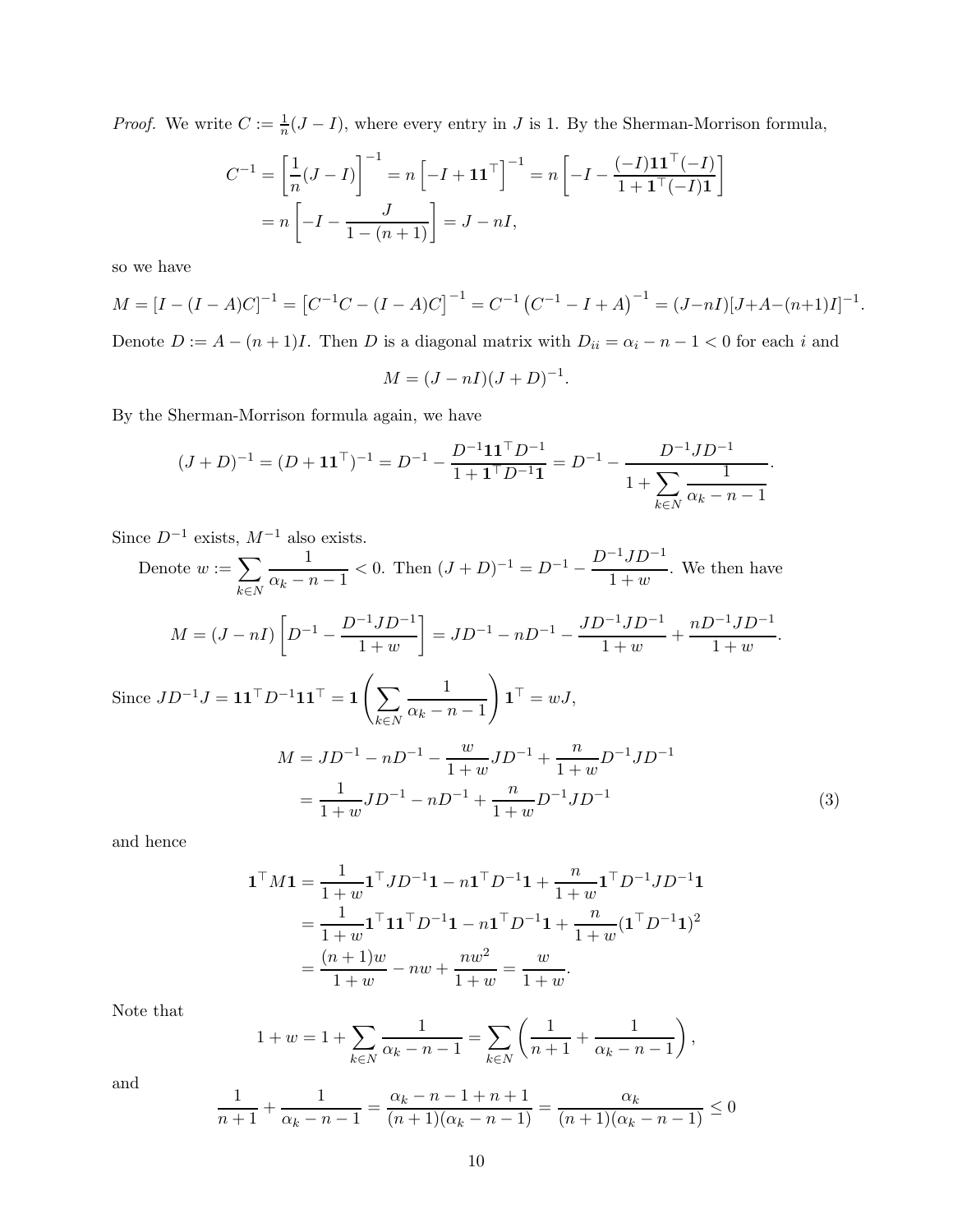for any  $k \in N$  with strict inequality holds for  $k = 0$  since  $\alpha_0 = 1$ .

Therefore,  $1 + w < 0$  and thus

$$
\mathbf{1}^{\top}M\mathbf{1} = \frac{w}{1+w} = \frac{\sum_{k \in N} \frac{1}{\alpha_k - n - 1}}{1 + \sum_{k \in N} \frac{1}{\alpha_k - n - 1}} \le \frac{\frac{n+1}{-(n+1)}}{1 + \frac{n+1}{-n}} = \frac{1}{-1 + \frac{n+1}{n}} = n.
$$

Also, from Equation [3,](#page-10-0) we have, for any  $k \in V$ ,

$$
Me_k = \frac{1}{1+w} JD^{-1}e_k - nD^{-1}e_k + \frac{n}{1+w}D^{-1}JD^{-1}e_k
$$
  
= 
$$
\frac{1}{\alpha_k - n - 1} \left( \frac{1}{1+w} \mathbf{1} - ne_k + \frac{n}{1+w} D^{-1} \mathbf{1} \right).
$$

Then for any distinct  $i, j \in V$ ,

$$
y_{ij} = \mathbf{1}^{\top} Me_i \cdot (M_{jj} - 1) - \mathbf{1}^{\top} Me_j \cdot M_{ji}
$$
  
\n
$$
= \mathbf{1}^{\top} Me_i \cdot (e_j^{\top} Me_j - 1) - \mathbf{1}^{\top} Me_j \cdot e_j^{\top} Me_i
$$
  
\n
$$
= \frac{1}{\alpha_i - n - 1} \left( \frac{n+1}{1+w} - n + \frac{nw}{1+w} \right) \cdot \left[ \frac{1}{\alpha_j - n - 1} \left( \frac{1}{1+w} - n + \frac{n}{1+w} \cdot \frac{1}{\alpha_j - n - 1} \right) - 1 \right] - \frac{1}{\alpha_j - n - 1} \left( \frac{n+1}{1+w} - n + \frac{nw}{1+w} \right) \cdot \left[ \frac{1}{\alpha_i - n - 1} \left( \frac{1}{1+w} + \frac{n}{1+w} \cdot \frac{1}{\alpha_j - n - 1} \right) \right]
$$
  
\n
$$
= \frac{-n - (\alpha_j - n - 1)}{(\alpha_i - n - 1)(\alpha_j - n - 1)} \left( \frac{n+1}{1+w} - n + \frac{nw}{1+w} \right)
$$
  
\n
$$
= \frac{1 - \alpha_j}{(\alpha_i - n - 1)(\alpha_j - n - 1)(1+w)}.
$$
 (4)

Since the denominator is negative,  $y_{ij} \leq 0$  with equality holds if and only if  $\alpha_j = 1$ . Finally, when  $\alpha_j = 0$ , equation [4](#page-11-0) gives

$$
y_{ij} = \frac{1 - \alpha_j}{(\alpha_i - n - 1)(\alpha_j - n - 1)(1 + w)}
$$
  
= 
$$
\frac{1}{(\alpha_i - n - 1)(-n - 1)(1 + \sum_{k \neq j} \frac{1}{\alpha_k - n - 1} + \frac{1}{-n - 1})}
$$
  

$$
\leq \frac{1}{(-n - 1)(-n - 1)(1 + \frac{n}{1 - n - 1} + \frac{1}{-n - 1})}
$$
  
= 
$$
\frac{1}{(n + 1)^2(-\frac{1}{n + 1})}
$$
  
= 
$$
-\frac{1}{n + 1}
$$

<span id="page-11-0"></span> $\square$ 

as desired.

Lemma [4.4](#page-9-0) says that  $y_{ij}^{(0)}(\alpha_j=0) \leq -\frac{1}{n+1}$ . The hope is that if  $\delta > 0$  is small enough, then  $P^{(\delta)}$ would still be close to  $P^{(0)} = C$ , and so  $y_{ij}^{(\delta)}(\alpha_j = 0)$  will stay negative. Hence, we next analyze the quantity  $y_{ij}$  as a function of the interaction matrix  $P$ .

<span id="page-11-1"></span>**Lemma 4.5.** Fixing some  $\alpha \in [0,1]^N$ , let  $A := \text{Diag}(\alpha)$  and let P be a row-stochastic matrix such that  $M = M(P) := [I - (I - A)P]^{-1}$  exists. For any distinct  $i, j \in V$ , denote

$$
y_{ij}(P) := \mathbf{1}^\top M e_i \cdot (M_{jj} - 1) - \mathbf{1}^\top M e_j \cdot M_{ji}
$$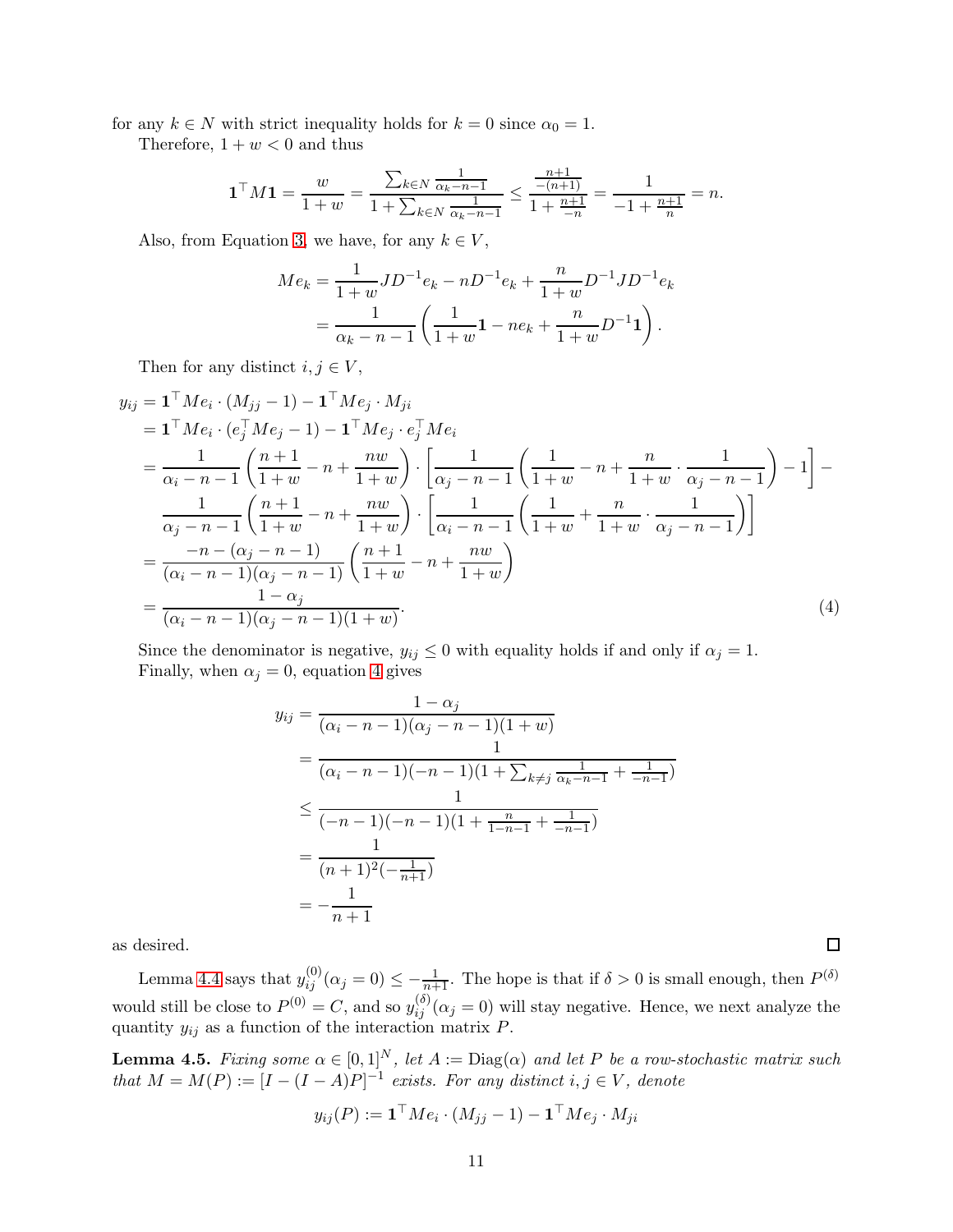as a function of P. Then,  $\sum$  $k,l \in N$   $\partial y_{ij}$  $\partial P_{kl}$  $\begin{array}{c} \begin{array}{c} \begin{array}{c} \end{array} \\ \begin{array}{c} \end{array} \end{array} \end{array}$  $\leq 4(\mathbf{1}^{\top}M\mathbf{1})^3.$ 

*Proof.* By the definition of the inverse of a matrix B, we have  $BB^{-1} = I$ . The partial derivative with respect to a variable t is:  $\frac{\partial B}{\partial t}B^{-1} + B \frac{\partial B^{-1}}{\partial t} = 0$ . Hence, we have  $\frac{\partial B^{-1}}{\partial t} = -B^{-1} \frac{\partial B}{\partial t} B^{-1}$ . Applying the above result with  $B = I - (I - A)P$  and  $t = P_{kl}$  and denoting  $\tilde{M} = [I - (I - A)P]^{-1}$ , we get

$$
\frac{\partial M}{\partial P_{kl}} = -M[-(I-A)e_k e_l^{\top}]M = M(I-A)e_k e_l^{\top} M = (1-\alpha_k)Me_k e_l^{\top} M.
$$

Hence, for any  $k, l \in N$ ,

$$
\left| \frac{\partial y_{ij}}{\partial P_{kl}} \right| = \left| \mathbf{1}^\top (1 - \alpha_k) M e_k e_l^\top M e_i (M_{jj} - 1) + \mathbf{1}^\top M e_i e_j^\top (1 - \alpha_k) M e_k e_l^\top M e_j - \right|
$$
  
\n
$$
\mathbf{1}^\top (1 - \alpha_k) M e_k e_l^\top M e_j M_{ji} - \mathbf{1}^\top M e_j e_j^\top (1 - \alpha_k) M e_k e_l^\top M e_i \right|
$$
  
\n
$$
= (1 - \alpha_k) \left| \mathbf{1}^\top M e_k M_{li} (M_{jj} - 1) + \mathbf{1}^\top M e_i M_{jk} M_{lj} - \mathbf{1}^\top M e_k M_{lj} M_{ji} - \mathbf{1}^\top M e_j M_{jk} M_{li} \right|
$$
  
\n
$$
\leq \left| \mathbf{1}^\top M e_k M_{li} (M_{jj} - 1) \right| + \left| \mathbf{1}^\top M e_i M_{jk} M_{lj} \right| + \left| \mathbf{1}^\top M e_k M_{lj} M_{ji} \right| + \left| \mathbf{1}^\top M e_j M_{jk} M_{li} \right|
$$
  
\n
$$
= \mathbf{1}^\top M e_k M_{li} (M_{jj} - 1) + \mathbf{1}^\top M e_i M_{jk} M_{lj} + \mathbf{1}^\top M e_k M_{lj} M_{ji} + \mathbf{1}^\top M e_j M_{jk} M_{li},
$$

where the last inequality holds because  $M$  is nonnegative by Fact [4.1.](#page-6-3)

Thus, we obtain

$$
\sum_{k,l \in N} \left| \frac{\partial y_{ij}}{\partial P_{kl}} \right|
$$
\n
$$
\leq \sum_{k \in N} \sum_{l \in N} (\mathbf{1}^\top M e_k M_{li}(M_{jj} - 1) + \mathbf{1}^\top M e_i M_{jk} M_{lj} + \mathbf{1}^\top M e_k M_{lj} M_{ji} + \mathbf{1}^\top M e_j M_{jk} M_{li})
$$
\n
$$
= \sum_{k \in N} (\mathbf{1}^\top M e_k \mathbf{1}^\top M e_i (M_{jj} - 1) + \mathbf{1}^\top M e_i M_{jk} \mathbf{1}^\top M e_j + \mathbf{1}^\top M e_k \mathbf{1}^\top M e_j M_{ji} + \mathbf{1}^\top M e_j M_{jk} \mathbf{1}^\top M e_i)
$$
\n
$$
= \mathbf{1}^\top M \mathbf{1} \mathbf{1}^\top M e_i (M_{jj} - 1) + \mathbf{1}^\top M e_i e_j^\top M \mathbf{1} \mathbf{1}^\top M e_j + \mathbf{1}^\top M \mathbf{1} \mathbf{1}^\top M e_j M_{ji} + \mathbf{1}^\top M e_j e_j^\top M \mathbf{1} \mathbf{1}^\top M e_i
$$
\n
$$
\leq 4(\mathbf{1}^\top M \mathbf{1})^3
$$

where the last inequality is obtained by applying Fact [4.1](#page-6-3) again.

$$
\Box
$$

In view of Lemma [4.5,](#page-11-1) we wish to bound the entries of  $M^{(\delta)}$  for small  $\delta > 0$ . The next fact was given in Alfa et al. [\[AXY02\]](#page-15-4) that gives two-sided bounds to the inverse of a perturbed nonsingular diagonally dominant. We use the operator  $|\cdot|$  on a matrix to denote the matrix with the same dimension by taking absolute values entrywise.

<span id="page-12-0"></span>Fact 4.6 (Entrywise Bounds for Diagonally Dominant Matrix Inverse [\[AXY02\]](#page-15-4)). Suppose X and X are matrices of the form  $I - B$ , where  $B \ge 0$  and has spectral norm strictly less than 1, and each row of B sums to at most 1.

Let  $0 \leq \varepsilon < 1$  such that  $|X_{ij} - \tilde{X}_{ij}| \leq \varepsilon |X_{ij}|$  for  $i \neq j$  and  $|X\mathbf{1} - \tilde{X}\mathbf{1}| \leq \varepsilon |X\mathbf{1}|$ . Then,

$$
\frac{(1-\varepsilon)^n}{(1+\varepsilon)^{n-1}}X^{-1} \le \tilde{X}^{-1} \le \frac{(1+\varepsilon)^n}{(1-\varepsilon)^{n-1}}X^{-1}.
$$

<span id="page-12-1"></span>Recall that  $R$  is row-stochastic matrix that represents a normalized adjacency matrix of a  $d$ regular graph  $G = (V, E)$  with the insertion of an isolated vertex 0; also, recall that  $C = \frac{1}{n}(J - I)$ represents a clique on N.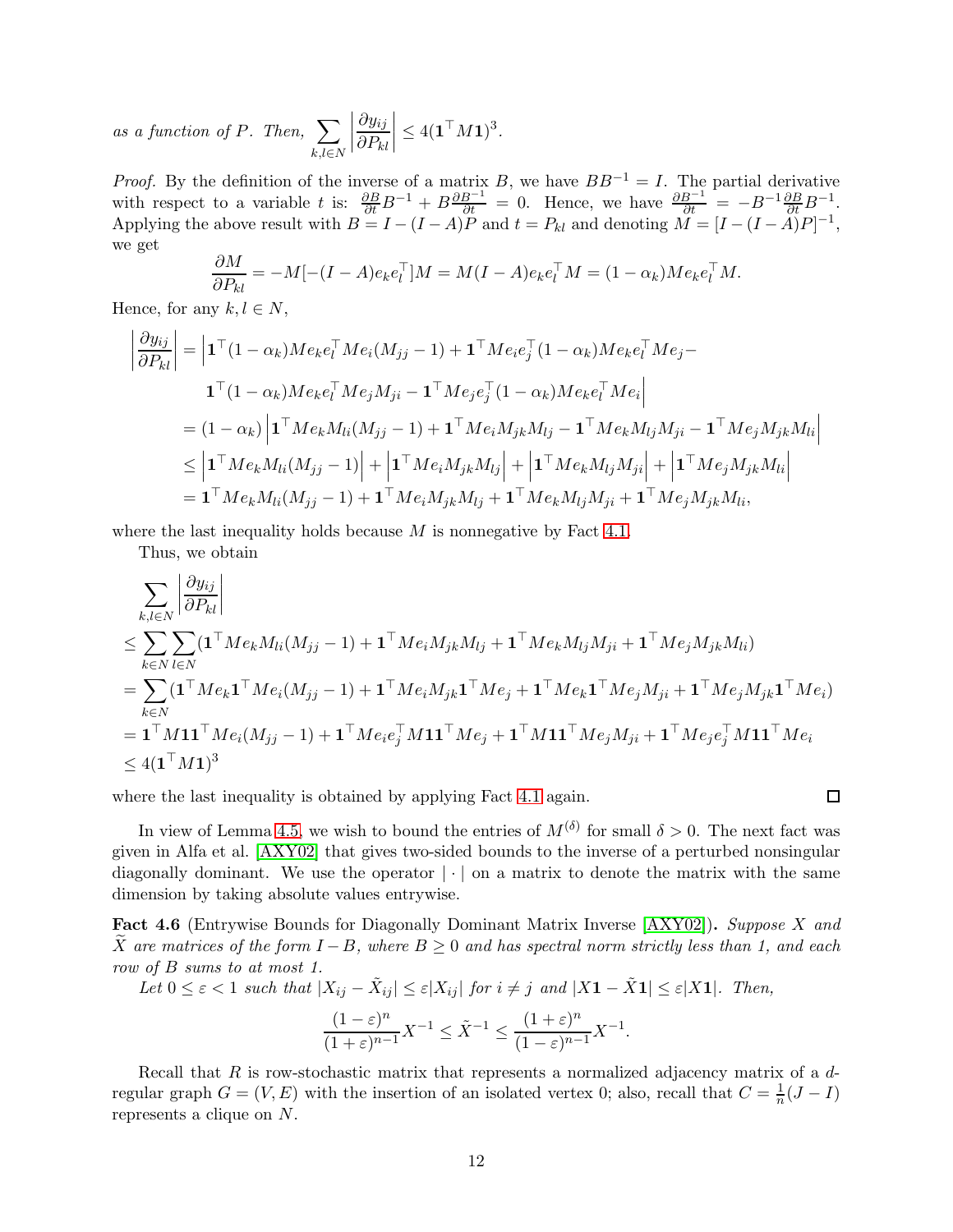**Lemma 4.7.** Let  $\alpha \in [0,1]^N$  such that  $\alpha_0 = 1$ , and  $A := \text{Diag}(\alpha)$ . For  $0 \leq \delta < \frac{d}{n}$ , define  $P^{(\delta)} := (1 - \delta)C + \delta R$  and  $M^{(\delta)} := (I - (I - A)P^{(\delta)})^{-1}$ . Then,

$$
\mathbf{1}^\top M^{(\delta)} \mathbf{1} \le \frac{n(1+\varepsilon)^n}{(1-\varepsilon)^{n-1}} \quad \text{where } \varepsilon = \frac{\delta n}{d}.
$$

*Proof.* For  $0 \le \delta < \frac{d}{n}$ ,  $X^{(\delta)} := I - (I - A)P^{(\delta)}$  has the required form as stated in Fact [4.6,](#page-12-0) because  $\alpha_0 = 1$  and  $P^{(\delta)}$  is irreducible.

We next check that the hypothesis of Fact [4.6](#page-12-0) holds for  $X^{(0)}$  and  $X^{(\delta)}$ .

For any distinct  $i, j \in V$ , since  $R_{ij} = 0$  or  $R_{ij} = \frac{1}{J}$  $\frac{1}{d}$ , we have

$$
\begin{split} |X_{i0}^{(0)} - X_{i0}^{(\delta)}| &= \left| -\frac{1 - \alpha_i}{n} + \frac{(1 - \alpha_i)(1 - \delta)}{n} \right| = \frac{\delta(1 - \alpha_i)}{n} = \delta |X_{i0}^{(0)}| < \varepsilon |X_{i0}^{(0)}|, \\ |X_{0j}^{(0)} - X_{0j}^{(\delta)}| &= |0 - 0| = 0 \le \varepsilon |X_{0j}^{(0)}|, \\ |X_{ij}^{(0)} - X_{ij}^{(\delta)}| &= \left| -\frac{1 - \alpha_i}{n} + (1 - \alpha_i) \left[ \frac{1 - \delta}{n} + \delta R_{ij} \right] \right| \\ &= \left| \delta(1 - \alpha_i) \left( R_{ij} - \frac{1}{n} \right) \right| \le \frac{\delta(1 - \alpha_i)}{d} = \frac{\delta n}{d} \cdot \frac{1 - \alpha_i}{n} = \varepsilon |X_{ij}^{(0)}|. \end{split}
$$

In addition, as  $P^{(\delta)}$  is row-stochastic, we have  $P^{(\delta)}\mathbf{1} = \mathbf{1}$  and hence

$$
|X^{(0)}\mathbf{1} - X^{(\delta)}\mathbf{1}| = |[X^{(0)} - X^{(\delta)}]\mathbf{1}| = |\delta(I - A)(P^{(0)} - P^{(\delta)})\mathbf{1}| = \mathbf{0} \le \varepsilon |X^{(0)}\mathbf{1}|.
$$

Therefore, we have  $M^{(\delta)} \leq \frac{(1+\varepsilon)^n}{(1-\varepsilon)^n}$  $\frac{(1+\epsilon)}{(1-\epsilon)^{n-1}}M^{(0)}$  by Fact [4.6.](#page-12-0) Then, as  $\mathbf{1}^\top M^{(0)}\mathbf{1} \leq n$  by Lemma [4.4,](#page-9-0) we have

$$
\mathbf{1}^\top M^{(\delta)} \mathbf{1} \le \frac{(1+\varepsilon)^n}{(1-\varepsilon)^{n-1}} \mathbf{1}^\top M^{(0)} \mathbf{1} \le \frac{n(1+\varepsilon)^n}{(1-\varepsilon)^{n-1}},
$$

as desired.

<span id="page-13-0"></span>With the previous preparation, the next lemma proposes an exact universal perturbation parameter  $\delta$  that guarantees the negativity of  $y_{ij}$  when  $\alpha_j \in [0,1)$ , for any distinct  $i, j \in V$ .

Lemma 4.8. Let  $\alpha \in [0,1]^N$  and  $M^{(t)} := [I - (I - A)P^{(t)}]^{-1}$  for  $0 \le t < \frac{d}{d}$  $\frac{a}{n}$  be as defined in Lemma [4.7.](#page-12-1) For any distinct  $i, j \in V$ , define:

$$
y_{ij}^{(t)} := \mathbf{1}^{\top} M^{(t)} e_i \cdot (M_{jj}^{(t)} - 1) - \mathbf{1}^{\top} M^{(t)} e_j \cdot M_{ji}^{(t)}.
$$
  
Let  $\delta = \frac{d^3 (2d - 1)^{3n - 3}}{(n + 1)^6 (2d + 1)^{3n}}.$  If  $\alpha_j \in [0, 1)$ , then  $y_{ij}^{(\delta)} < 0$ .

*Proof.* Recall that  $P^{(t)} := (1-t) \cdot C + tR$  as defined in Lemma [4.7.](#page-12-1) We have:

$$
P_{ij}^{(t)} = \begin{cases} t & \text{if } i = j = 0 \\ \frac{1-t}{n} & \text{if } i \neq j \text{ and either } i = 0 \text{ or } j = 0 \\ 0 & \text{if } i = j \neq 0 \\ \frac{1-t}{n} + \frac{t}{d} \text{ or } \frac{1-t}{n} & \text{if } i \neq j \text{ and both } i, j \neq 0 \end{cases}.
$$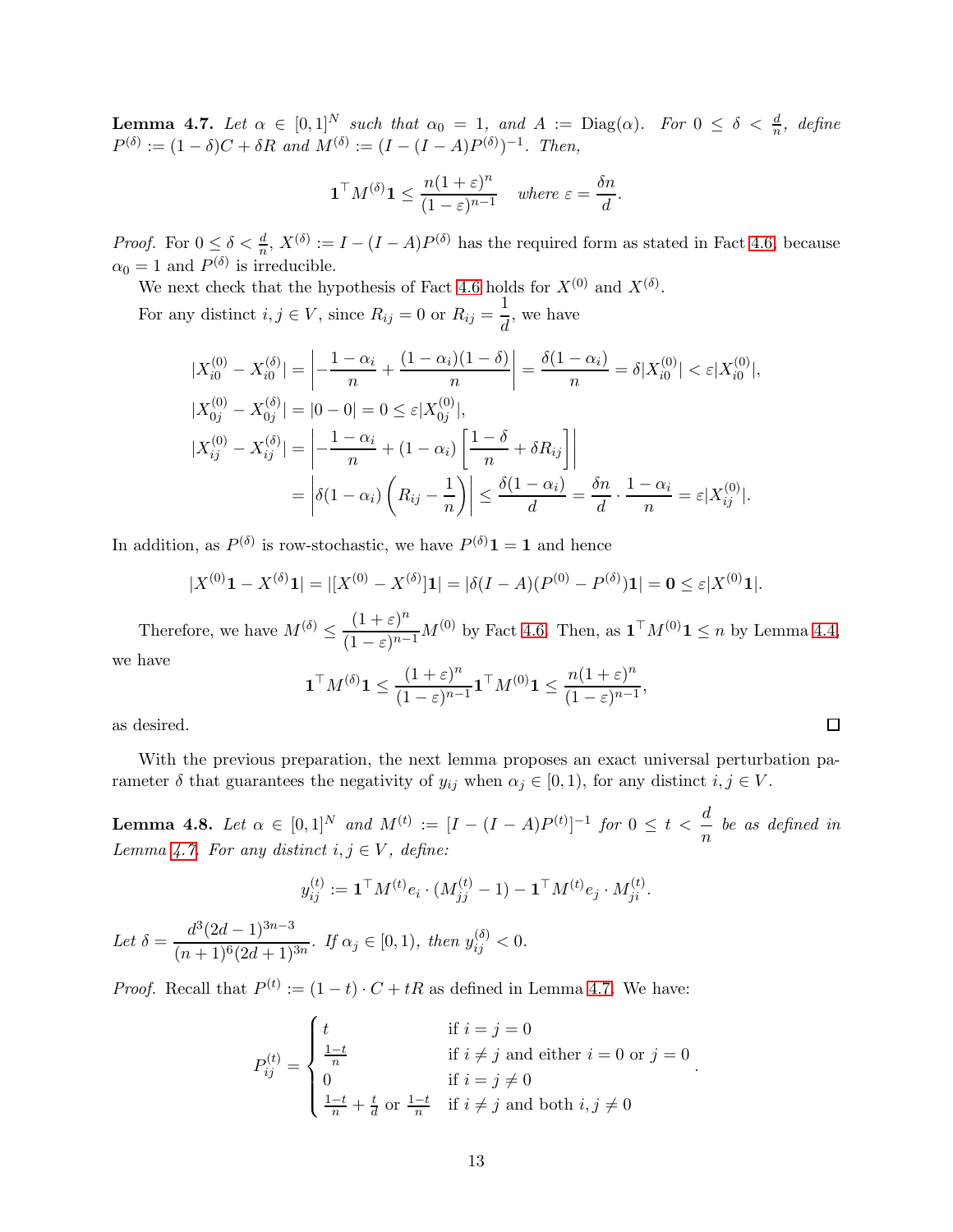Hence, differentiating with respect to  $t$ , we have:

$$
\frac{d}{dt}P_{ij}^{(t)} = \begin{cases}\n1 & \text{if } i = j = 0 \\
-\frac{1}{n} & \text{if } i \neq j \text{ and either } i = 0 \text{ or } j = 0 \\
0 & \text{if } i = j \neq 0 \\
-\frac{1}{n} + \frac{1}{d} \text{ or } -\frac{1}{n} & \text{if } i \neq j \text{ and both } i, j \neq 0\n\end{cases}
$$

.

.

Next, we treat P as an  $(n+1)^2$ -dimensional vector, we have  $\left\|\frac{d}{dt}P^{(t)}\right\|_1 = \sum_{i\in N}\sum_{j\in N}\left|\frac{d}{dt}P^{(t)}_{ij}\right| \le$  $(n+1)^2$ . Moreover, we consider  $P^{(t)}$  as a function on t, and recalling that  $M(P) := [I - (I - A)P]^{-1}$ , we can treat the following as a function on  $P$ :

$$
y_{ij}(P) := \mathbf{1}^\top M(P)e_i \cdot (M_{jj}(P) - 1) - \mathbf{1}^\top M(P)e_j \cdot M_{ji}(P).
$$

Hence, we can also treat  $\nabla_P y_{ij}(P)$  as an  $(n+1)^2$ -dimensional vector, and use  $\langle \cdot, \cdot \rangle$  to denote the corresponding inner product operation. We have the following.

$$
|y_{ij}^{(\delta)} - y_{ij}^{(0)}| = \left| \int_0^{\delta} \langle \nabla_P y_{ij}(P^{(t)}), \frac{d}{dt} P^{(t)} \rangle dt \right|
$$
 (Fundamental theorem for line integrals)  
\n
$$
\leq \int_0^{\delta} \left| \langle \nabla_P y_{ij}(P^{(t)}), \frac{d}{dt} P^{(t)} \rangle \right| dt
$$
  
\n
$$
\leq \int_0^{\delta} \left\| \nabla_P y_{ij}(P^{(t)}) \right\|_2 \cdot \left\| P'(t) \right\|_2 dt
$$
 (Cauchy-Schwarz Inequality)  
\n
$$
\leq \int_0^{\delta} \left\| \nabla_P y_{ij}(P^{(t)}) \right\|_1 \cdot \left\| P'(t) \right\|_1 dt
$$
  
\n
$$
\leq \int_0^{\delta} \left[ \sum_{k \in N} \sum_{l \in N} \left| \frac{\partial y_{ij}(P^{(t)})}{\partial P_{kl}} \right| \right] \cdot (n+1)^2 dt
$$
  
\n
$$
\leq \int_0^{\delta} 4(1^{\top} M^{(t)} 1)^3 \cdot (n+1)^2 dt
$$
 (Lemma 4.5)  
\n
$$
\leq \int_0^{\delta} 4 \left[ \frac{n(1+\varepsilon)^n}{(1-\varepsilon)^{n-1}} \right]^3 \cdot (n+1)^2 dt
$$
 (Lemma 4.7)  
\n
$$
\leq \frac{4\delta(n+1)^5(1+\varepsilon)^{3n}}{(1-\varepsilon)^{3n-3}}
$$

where  $\varepsilon = \frac{\delta n}{l}$  $\frac{\delta n}{d}$ . Since  $\delta = \frac{d^3(2d-1)^{3n-3}}{(n+1)^6(2d+1)^3}$  $\frac{d^3(2d-1)^{3n-3}}{(n+1)^6(2d+1)^{3n}} < \frac{1}{2n}$  $\frac{1}{2n}, \varepsilon = \frac{\delta n}{d}$  $\frac{\delta n}{d} < \frac{1}{2d}$  $\frac{1}{2d}$ . Hence, we have

$$
|y_{ij}(\delta) - y_{ij}(0)| < \frac{4\delta(n+1)^5(1+\frac{1}{2d})^{3n}}{(1-\frac{1}{2d})^{3n-3}} = \frac{\delta(n+1)^5(2d+1)^{3n}}{2d^3(2d-1)^{3n-3}}
$$

Also, since  $\delta = \frac{d^3(2d-1)^{3n-3}}{(n+1)^\frac{6}{6}(2n+1)}$  $\frac{(n+1)^6(2d+1)^{3n}}{(n+1)^6(2d+1)^{3n}}$ , we have  $|y_{ij}^{(\delta)}-y_{ij}^{(0)}|<$  $(n+1)^5(2d+1)^{3n}$  $\frac{(n+1)^5(2d+1)^{3n}}{2d^3(2d-1)^{3n-3}} \cdot \frac{d^3(2d-1)^{3n-3}}{(n+1)^6(2d+1)^3}$  $rac{d^3(2d-1)^{3n-3}}{(n+1)^6(2d+1)^{3n}} = \frac{1}{2(n+1)},$